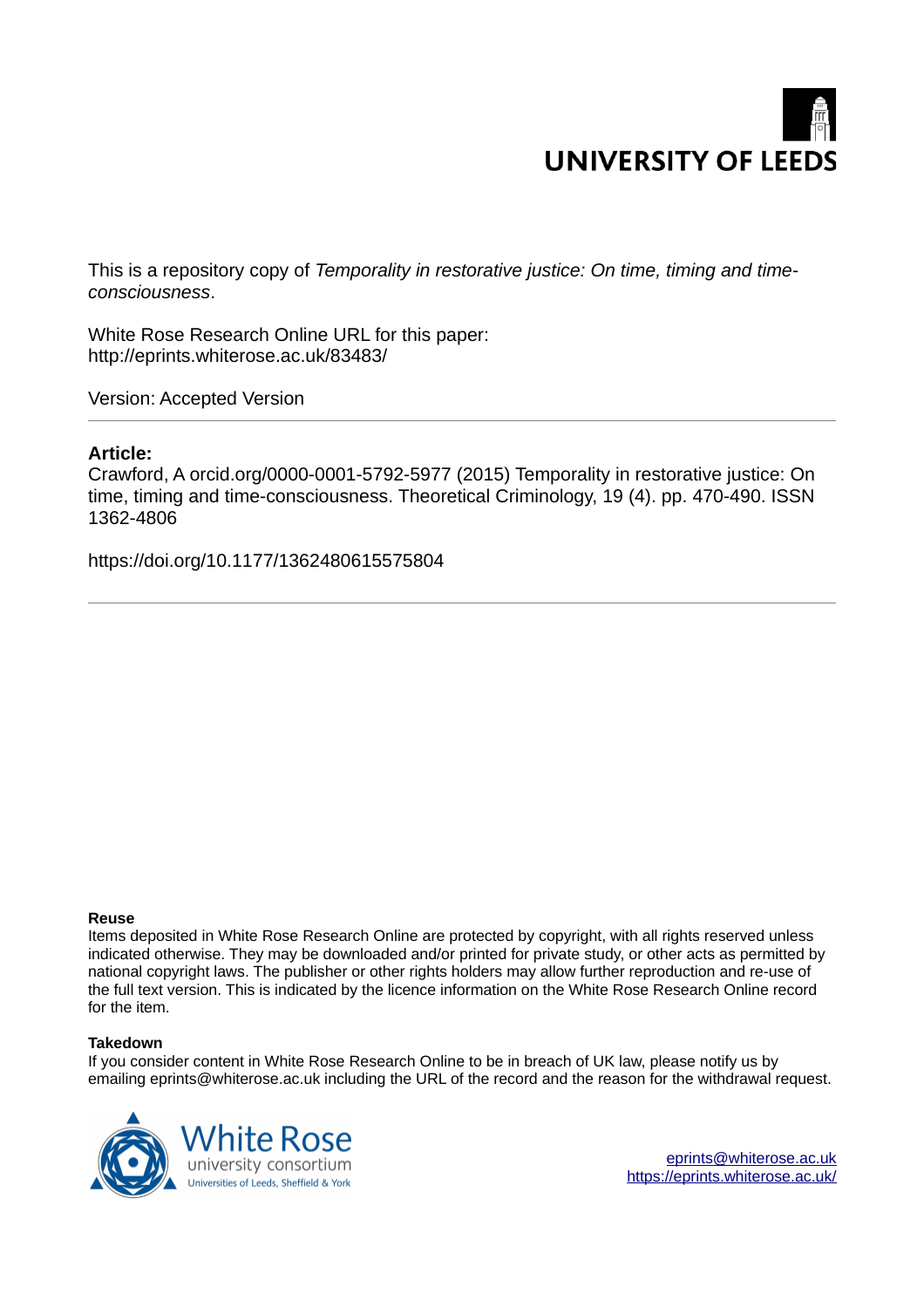### **'Temporality in Restorative Justice: On Time, Timing and Time-Consciousness'**

## **Adam Crawford, University of Leeds**

# **Abstract:**

Restorative justice has been the subject of much theoretical criminological debate and policy innovation. However, little consideration has been given explicitly to issues of temporality and the challenges they raise. Yet, at its heart, restorative justice provides a rearticulated understanding of the relationship between the past and future; one that seeks to marry otherwise tense and ambiguous dynamics of instrumental and moral reasoning, along with risk-based and punitive logics. This article explores a number of dimensions in which questions of time, timing and time-consciousness are implicated in conceptions and practices of restorative justice. It highlights the social, plural and contested nature of time and temporalisations with relevance to restorative justice. It points to new lines of enquiry and analysis with inferences for the implementation of restorative values and conceptions of justice. It concludes with reflections on the multiple temporalities inferred in shifts of scale in the application of restorative justice.

### **Keywords:**

Restorative justice – temporality – past/future – prevention - early intervention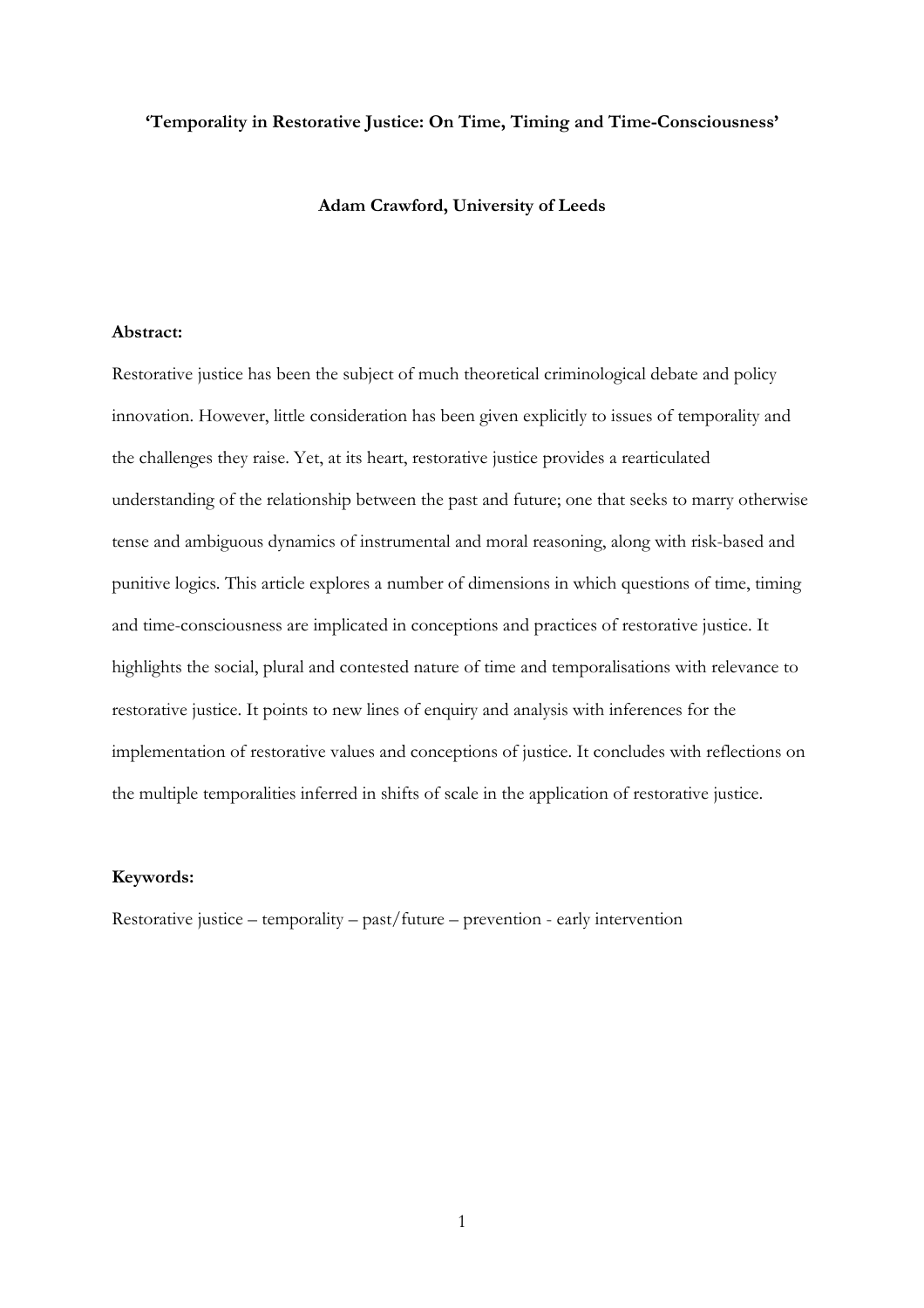### **Introduction**

Restorative justice may be thought of as set of interlocking normative claims about how individuals, groups and societies should respond to conflict. More narrowly, restorative justice can be defined as a deliberative process governed by principles of procedural fairness in which the parties with a direct stake in a particular offence (or incident) come together (preferably faceto-face) in a encounter collectively to resolve how to respond to the offence (or incident) such that the harm caused is acknowledged and the implications for the future of the parties are considered with an emphasis on reparation and reintegration (Crawford 2010). This refined definition underscores the process-related principles of restorative justice in terms of both the nature of deliberation and encounter between the parties, as well as the extent to which outcomes adhere to restorative values. Regardless, restorative justice challenges many of the assumptions of traditional criminal justice, its norms and practices, not only with regard to the role of the community and the active involvement of victims but also with regard to the ethics that inform the process of conflict resolution, party deliberation and reparative outcomes. It embeds and accords time and space to the manifest centrality of human emotions and affect in managing and responding to how individuals, groups and societies govern and experience crime, conflict and (in)security (Braithwaite 2002). At its heart, restorative justice provides a rearticulated understanding of the relationship between the past and the future that seeks to marry otherwise tense and ambiguous dimensions of instrumental and moral attributes along with risk-based and punitive logics. It offers processes for envisioning the future by thinking forward through the past. Yet, strangely, little theoretical consideration has been given, thus far, directly to issues of temporality in the volumes of writings that have proliferated on the subject over the past two decades or so.

In an effort to redress this lacuna, this paper explores some theoretical and normative questions regarding temporality in both conceptions and practices of restorative justice. It begins by outlining a number of issues concerning temporality and time, more generally, in the context

 $\overline{2}$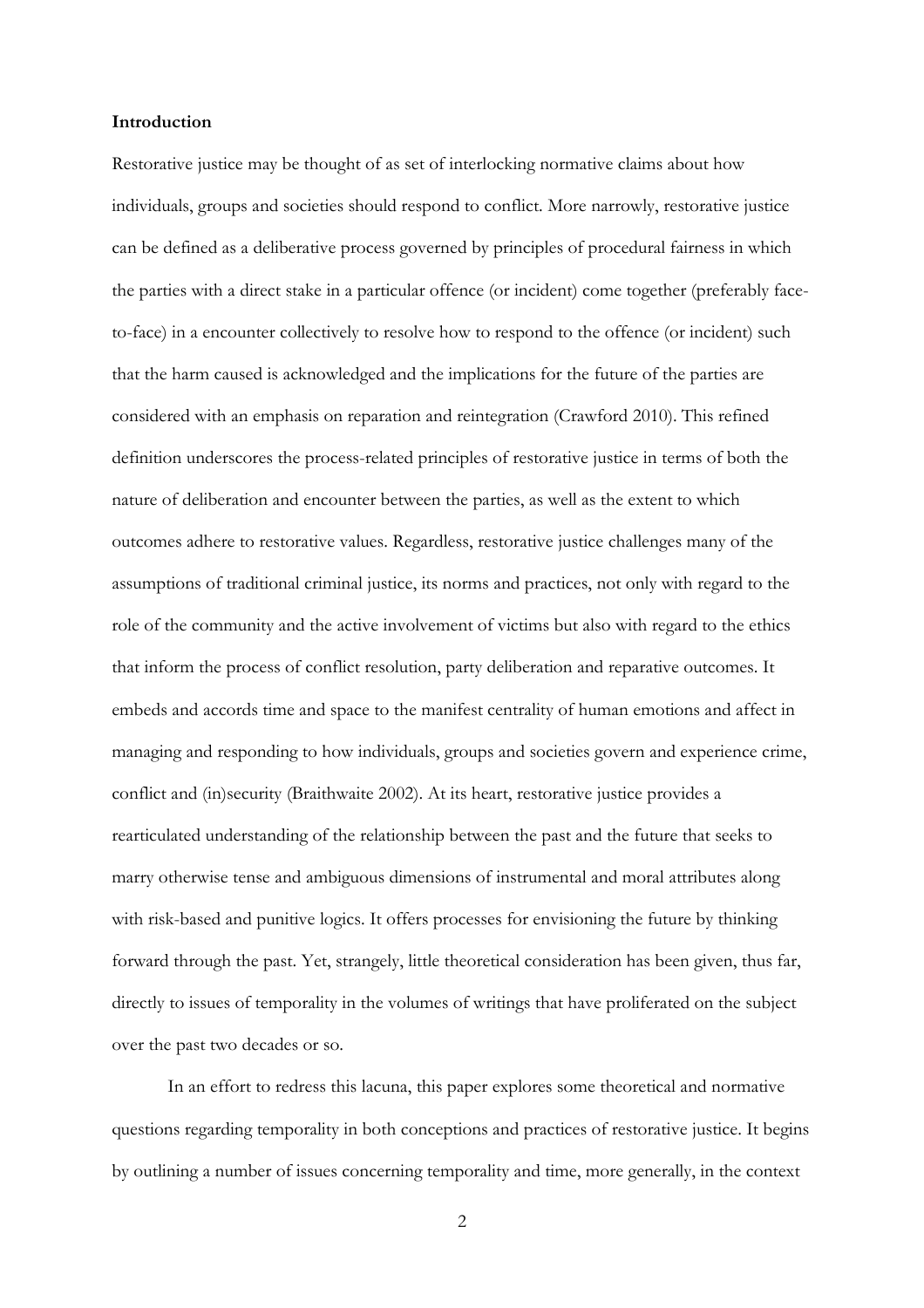of modes of regulation and models of justice. It then goes on to consider the manner in which temporality is expressed in restorative practices and raises questions about the resultant implications of such insights for research and critical thinking in the field. It focuses primarily on conceptions and experiences of restorative justice drawn from the UK, North America and Australasia, albeit with broader implications. Five dimensions of temporalisation and timing are explored under the headings: (i) thinking forward through the past; (ii) prevention and early intervention; (iii) time-consciousness and differing experiences of time; (iv) questions of timing in restorative justice practices; and (v) the dominant temporalisation of restorative justice. In relation to each, the theme of temporality is explored to raise critical questions for restorative justice theory and practices and to reveal new dimensions of analysis and avenues of enquiry. The paper concludes with some thoughts on the multiple temporalities implied in the question of scale in the application of diverse restorative practices. Accordingly, by drawing on developments in social theory, the paper seeks to contribute to revitalising the critical potential of restorative justice values, principles and practices and, in so doing, highlights possible directions for future research.

### **Temporality and Time**

Time is irrecoverably bound up with the spatial constitution of society and *visa versa*. Time and space are interdependent in ways that defy a coherent or simple 'theory of time' (c.f. Adam 2004). Models of justice and systems of social regulation expresses what Bakhtin described as the 'intrinsic connectedness of temporal and spatial relationships' (1990: 84). Hence, it is not my intention in the arguments that follow to privilege time but rather to acknowledge that in contrast to the predominance of discussions about space and spatiality, there has been very little debate about time and temporality, especially in criminology and socio-legal studies. More recently, however, Mariana Valverde (2011a; 2014) has compellingly argued that temporality is central to all security projects (see also Farmer 2010; 2014). It is this spur to which I wish to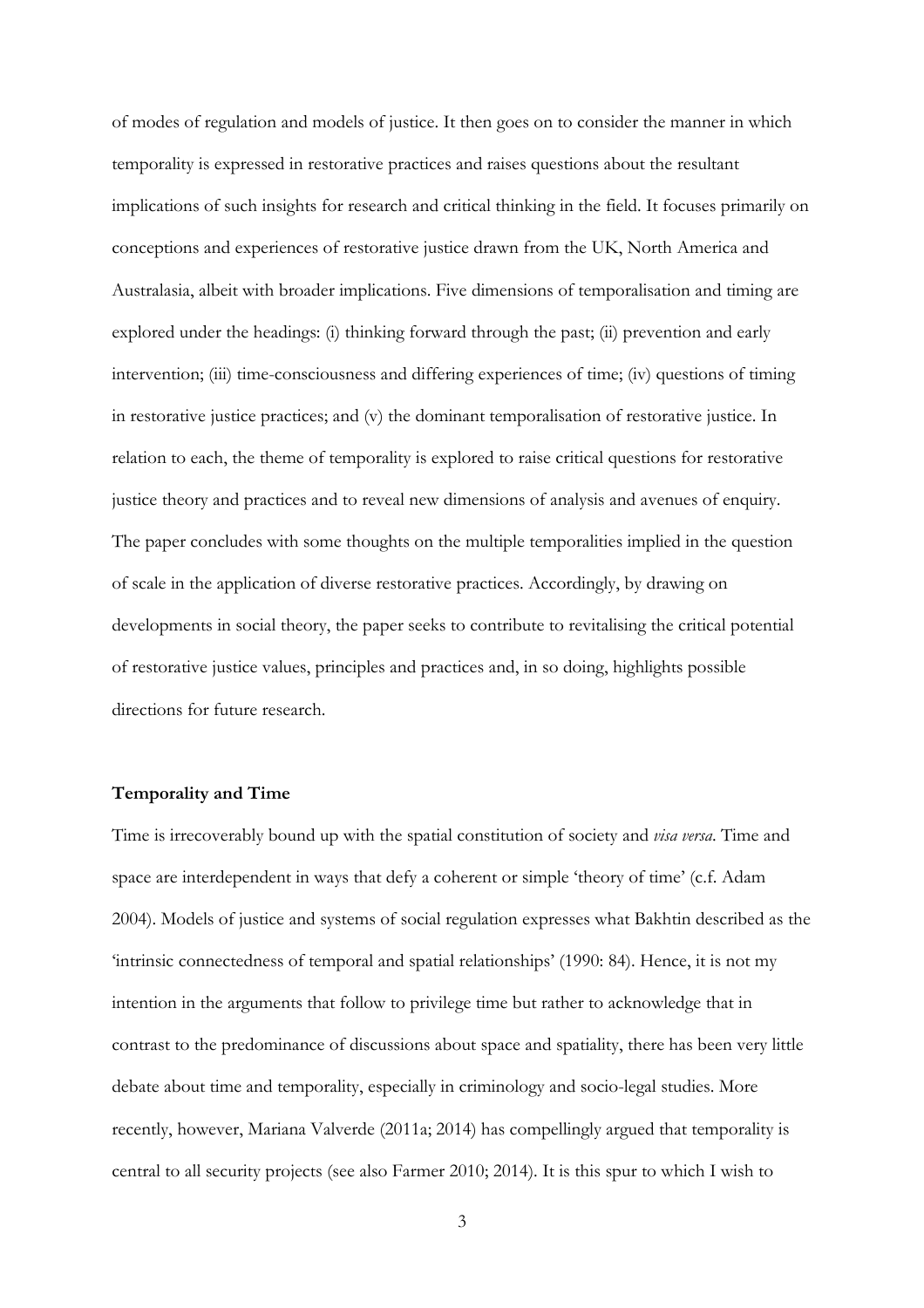respond by exploring temporality in restorative justice, incorporating: relations of time (between past, present and future); perceptions and experiences of time (what I refer to as timeconsciousness); and the social organisation of time (including dominant temporalistions in regimes of social organisation).

Time affects and informs the experience and perception of justice and our understanding of regulatory practices in diverse ways. Feeling secure demands not only the absence of direct harms in the moment but also a reasonable confidence that the conditions assuring our safety will continue into the foreseeable future. Correspondingly, technologies, projects and practices of security and justice offer assurances about the future and generate expectations that people can count on and build upon. In contrast to what Jeremy Bentham derided as 'dog's law', criminal law and criminal justice aspire to engender certainty to provide fair warning and place limits on the state's capacity to infringe the freedom of the individual (cited in Ashworth and Zedner 2014: 31-2). When we think of our safety, we think not just of the present moment but also of projections into the future. Our current sense of security is to some considerable degree predicated upon forecasts about future security. Likewise, confidence in the assurances that people can pursue their goals without harmful interference engenders subjective or existential security. Yet, in anticipation, we project towards the future, but frequently what delineates our future is our past, our inter-subjective and culturally informed assumptions, experiences and beliefs that all inform our present insecurities and our attempts to govern the future. Like security practices and mentalities more generally (Crawford and Hutchinson 2014), restorative justice seeks to govern the future in the present and through the past**.** Restorative justice seeks explicitly to restore the victim's security, self-respect, dignity and sense of control, as well as the wider community's sense of security, order and well-being. Likewise the reintegration of the offender into the law-abiding community offers her/him the basis from which to move beyond their offending and secure their status within that community. Thus the relationship between the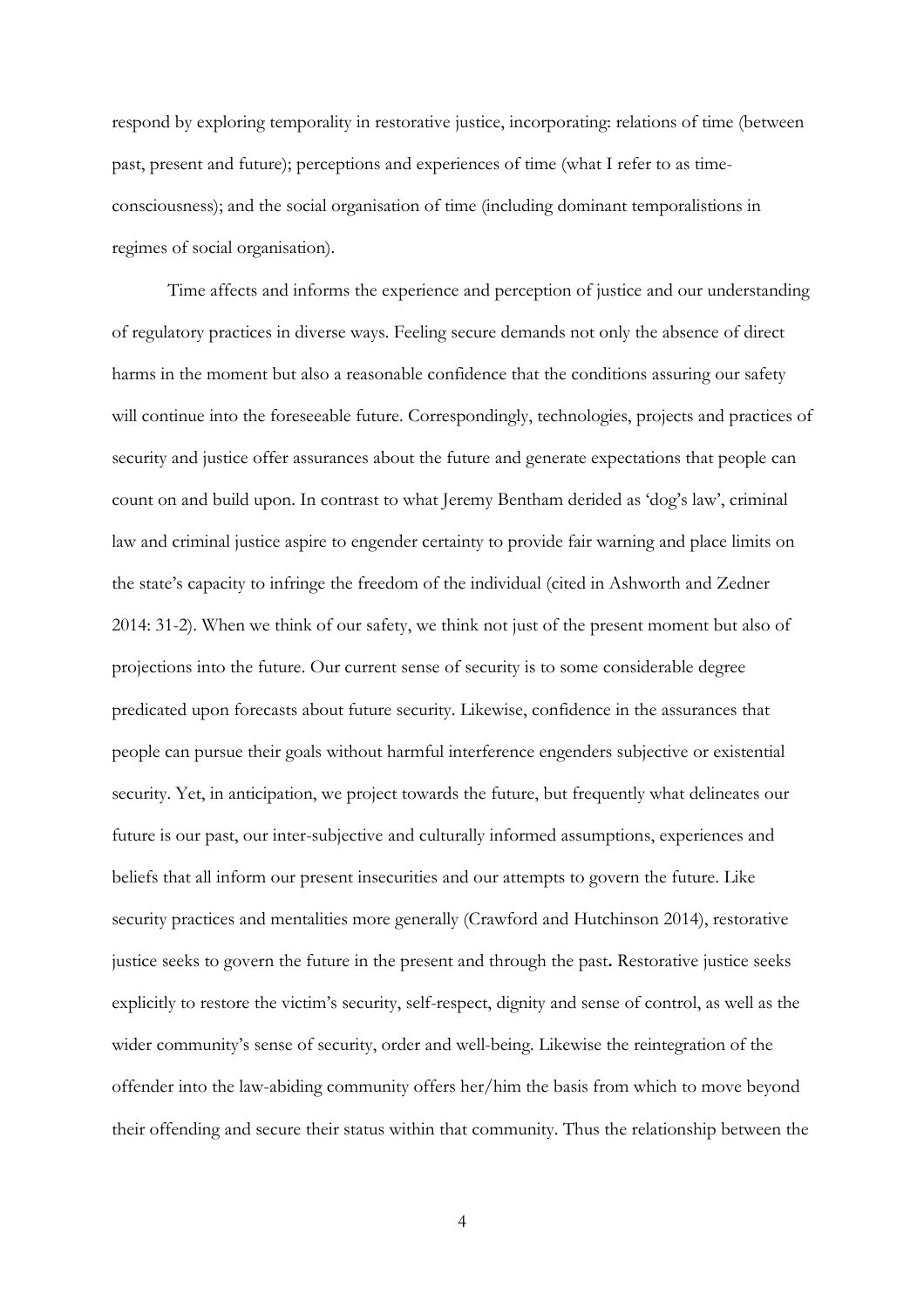past, present and future shapes our understanding of the security in the world around us and directly informs systems and norms of justice.

Nonetheless, in much of the literature, restorative justice is discussed and theorised as if it is a free-floating concept untouched by time or temporality. Proponents often extol the virtues of restorative justice as a traditional, 'authentic' or universal form of inter-personal conflict resolution, rooted in indigenous and pre-modern practices that were believed to have been eclipsed and overshadowed by the modern, state-based, retributive and victim-remote (Christie 1977) criminal justice system. Braithwaite, for examples, goes as far as to suggest that 'restorative justice has been the dominant model of criminal justice throughout most of human history for all the world's people' (1998: 323). This offers an ahistorical and atemporal understanding of restorative justice as an homogenous and essentialised practice. As Daly notes: 'Advocates' constructions of the history of restorative justice, that is, the origin myth that a superior justice form prevailed before the imposition of retributive justice, is linked to their desire to maintain a strong oppositional contrast between restorative and retributive justice' (2002: 63). This 'origin myth' not only constructs an overtly romanticised version of human conflict across time and an unnecessarily bifurcated interpretation of the connections between restoration and punishment, but also erases pivotal questions of temporality. Furthermore, it fails to acknowledge the processes, technologies and conceptualisations that configure dominant assumptions about time and timing in restorative principles and the manner in which plural temporalities inform our understanding and experience of restorative justice practices.

Valverde notes that 'temporalisation differs not only by directions (forward versus backward) but in other ways as well' (2014: 386). Time is social, plural and contested. It is social in that time is actively produced by and through various social practices. This is well illustrated by the development of a uniform official time across European states by the spread of the railways in the nineteenth century (Schivelbusch 1986). The train timetable constitutes, what Giddens (1990: 20) refers to as, 'a time-space ordering device' permitting 'the complex ordering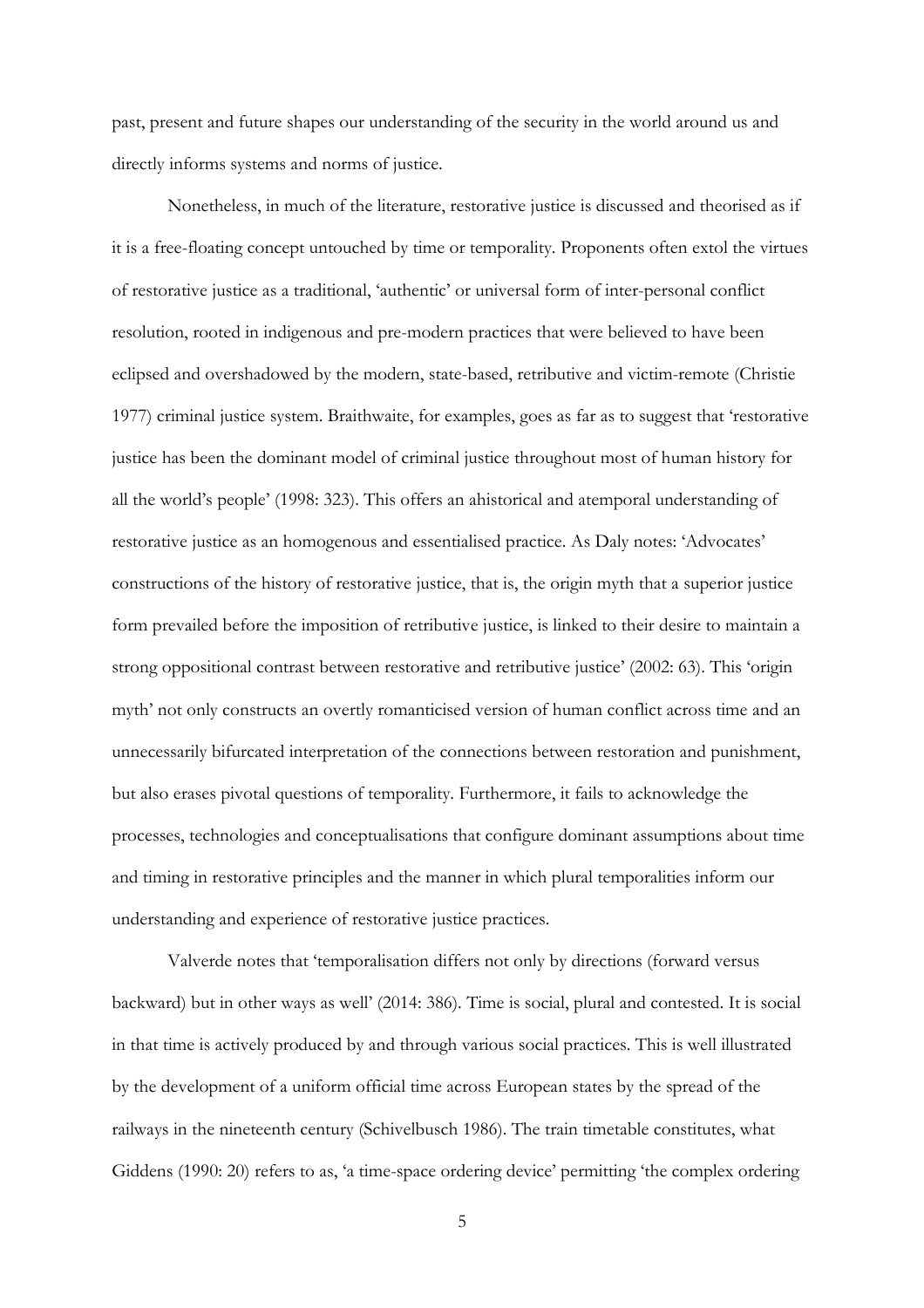of trains and their passengers and their freight across large tracts of time-space'. Moreover, social time as a frame of reference fixed by the rhythm of collective life differs qualitatively from the Newtonian concept of astronomical time. As Sorokin and Merton note: 'Quantitatively equal periods of time are rendered socially unequal and unequal periods are socially equalized' (1937:  $623-4$ ).<sup>1</sup>

Time is plural in that these social practices are specific to different contexts, locations and activities. The ancient Greeks had two words for time, *chronos* and *kairos* (Smith 1969). Chronos refers to chronological or sequential time that can be measured – quantitatively in seconds, minutes, hours, days and years – as the present extends backwards into the past and forwards into the future. It suggests a constant, inexorable passing of time flowing steadily forward like a river, providing coherence and a line linking the past and future. Kairos, by contrast, is a moment of indeterminate time, one not marked by the past, the present or the future. It points to the special position that an event or action occupies. It identifies time as opportunity. Kairos, therefore, also refers to the 'right time' or 'opportune moment'. Kairos measures moments, not seconds. *Kairos* time is the length of an experience required to make meaning of that experience. It conveys notions of unboundness and of fluidity. It infuses the present with (possibilities of) richness in meaning, rather than rendering it fleeting. Whereas chronos is quantitative, kairos is qualitative and has an existential quality which evokes a plural – rather singular – time. In this vein, psychological perceptions of time are not experienced as flowing at a constant rate but are affected by the speed or slowness of events and the motion of occurrences. Moreover, perceptions of time are influenced by subjective changes in the person, for instance, ill-health (Toombs 1990). The same space of time seems shorter as we grow older. In this sense, time cannot simply be understood as a linear, progressive or evolutionary process,

<sup>1</sup> Sorokin and Merton add: 'It is a gratuitous assumption that astronomical or even calendrical time systems are best fitted for designating or measuring simultaneity, sequence and duration in social phenomena' (1937: 627).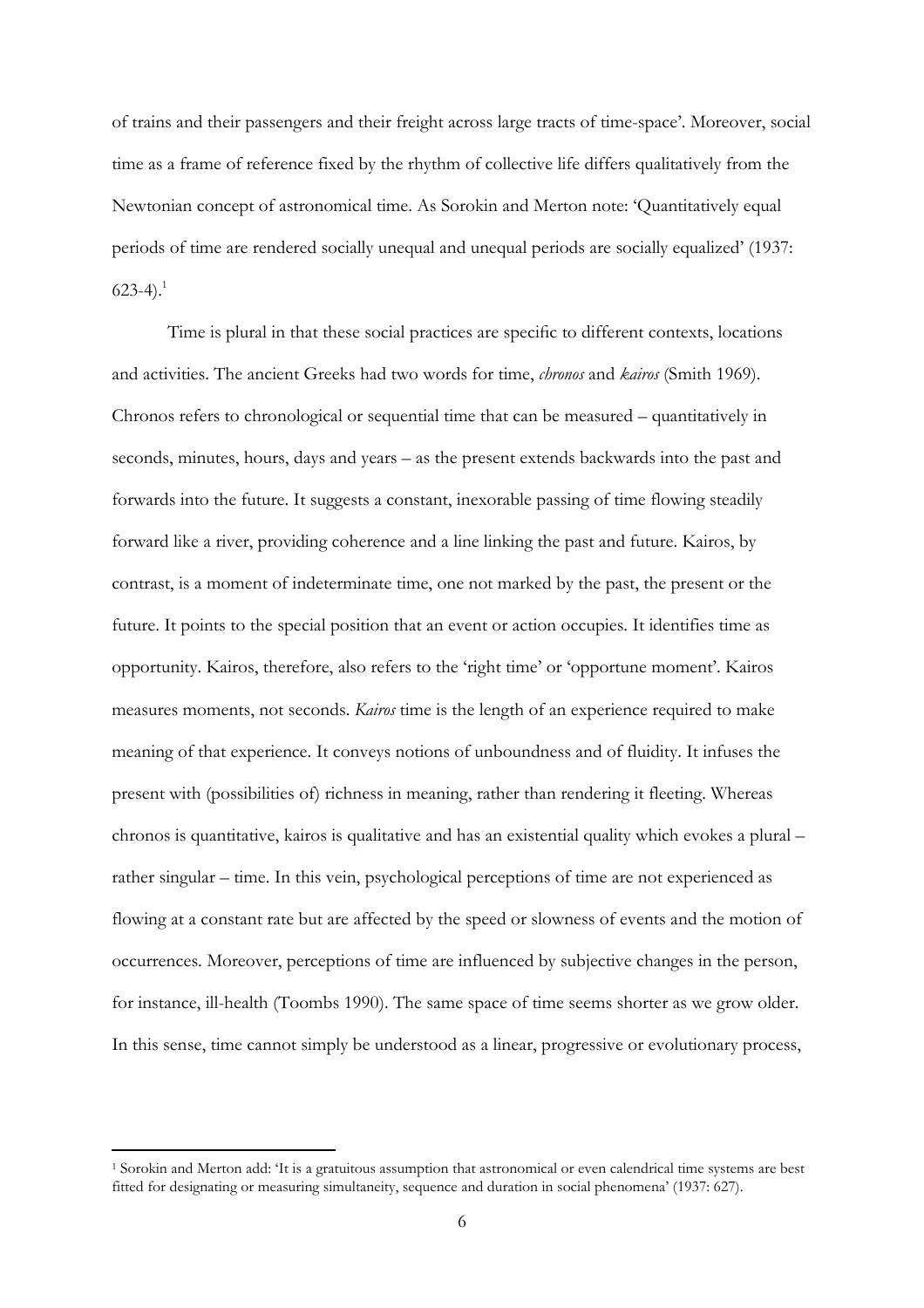flowing inexorably in one direction. It also highlights the importance of narratives in connecting past experiences and future possibilities.

Time is contested in that the specific time-frames that governs a particular context is the outcome of challenge, conflict and contestation. Different modes of temporal practice and perception may work to privilege certain viewpoints while marginalising others. Hence, time is both a resource and an interest in social struggles of various kinds. EP Thompson (1967) showed how different modes of production imply different forms and experiences of temporality. Significant power rests with those dominant groups who are able to impose their construction of time on others. Notions of time, Fabian argued, are not 'natural resources', but 'ideologically construed instruments of power' (1983: 144). Hence, different formations of time reinforce and reproduce different inequalities and regimes of social order. Just as there are distinctions between objective and subjective security, so too there are differences in perceptions of time as fixed and fluid. Thus, different ways of thinking about time can, not only shape our sense of connection to the past, but also our conceptions of the future.

May and Thrift (2001: 3-5) usefully identify four domains in which time and social practices can be understood: first, natural rhythms and cycles (such as the rhythms of the body, tide and seasons); second, systems of social discipline (be they secular or religious); third, their relation to instruments, devices and technologies; and fourth, their relation to texts and conceptualisations which serve as vehicles of translation in that by setting out a particular understanding of time they regulate it. Technological innovations allow for significant time compression and enable attempts to control rhythms and restructure temporalities. Of particular relevance for our purposes are the ways in which restorative practices deploy or interrupt natural rhythms and cycles and relate to 'technologies' (mechanisms and procedures) and 'texts' (ideas and conceptions) that imply elements of time. More directly, a sense of time (or 'timeconsciousness') is thus both shaped by and enacted through restorative practices as a distinct system of social discipline. Additionally, restorative practices take shape within particular settings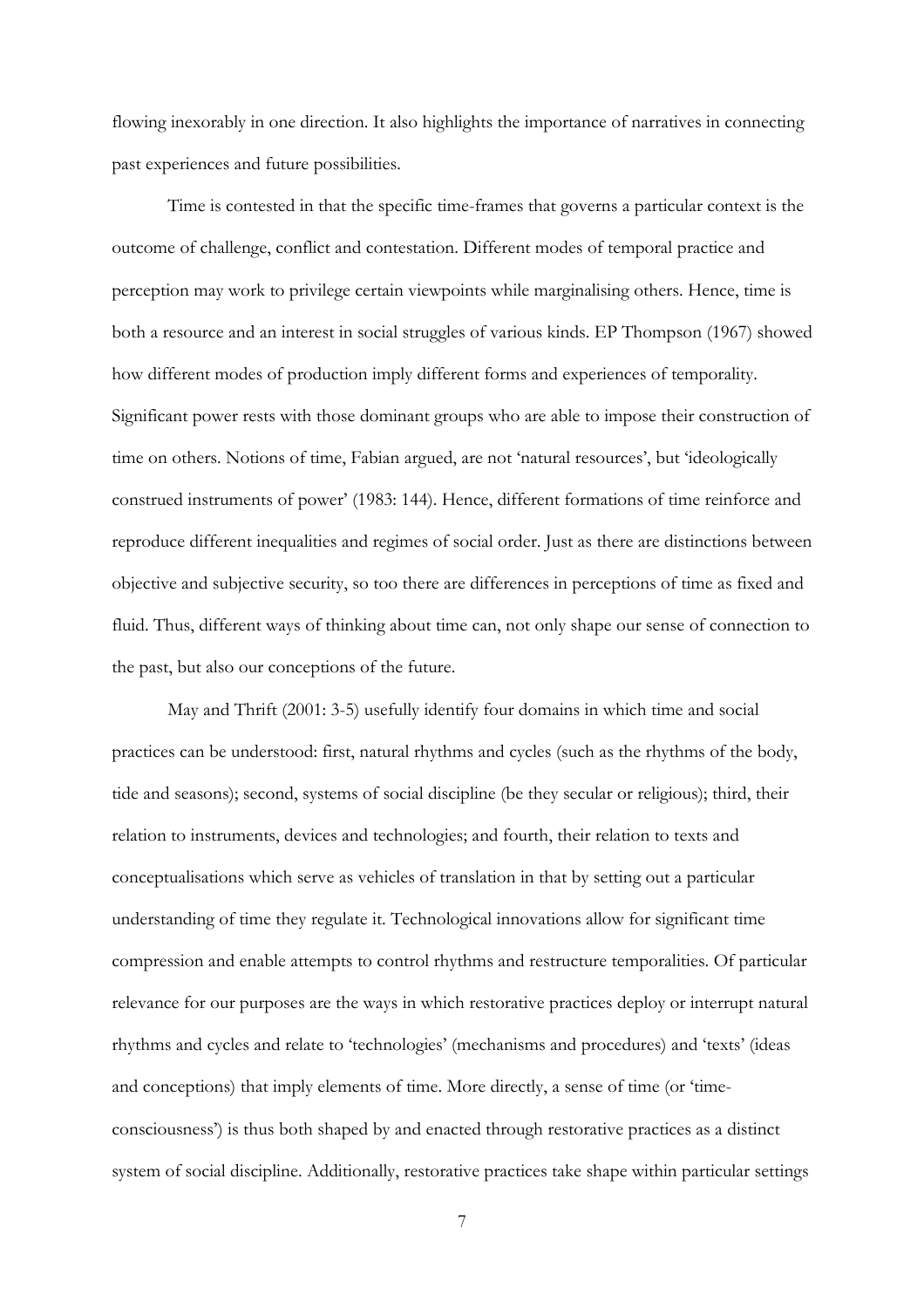and achieve authority according to the spatial and temporal arrangements evident within those settings.

These insights raise interesting and important issues for a critical analysis of restorative justice principles and practices. Let us consider five dimensions of analysis that foreground questions of time, timing and time-consciousness.

### **1. Thinking Forward through the Past**

Commentators have rightly highlighted the preventive principles and features of criminal law, criminal justice and policing evident, notably in the late eighteenth and early nineteenth centuries, and the manner in which these continue to inform criminal justice institutions and practices (Ashworth and Zedner 2014). Despite the eloquent arguments of Jeremy Bentham, Patrick Colquhoun, Edwin Chadwick and their contemporaries, a future-oriented preventive model of policing and criminal justice was regarded as being inconsistent with individual liberty, limitations on the exercise of state power and necessary procedural safeguards. Hence, criminal justice remains largely (but not exclusively) a retrospective system of prosecution and punishment. It is pre-occupied with matching punishment to the harm done; to making right the violation to the societal order caused by crime. The criminal trial, for the most part, is based on the reconstruction of past events and is primarily concerned with the moral reordering of that past, in the present. Hence, punishment is justified where it corresponds proportionately to culpability for acts (or omissions) that have occurred. Any punishment for violation of the criminal law therefore must be retrospectively deserved. This is so whether the justification for punishment is seen in terms of retribution, rehabilitation or deterrence. Hence, the logic of criminal justice and the procedural safeguards that attend to it are often argued to be incommensurable with the logic of risk and security with their future orientation and consequentialist concern for prevention.

By contrast, restorative justice is forward-looking in ways that differ from the 'forensic gaze' of crime investigation, criminal justice and the courtroom drama. Restorative principles and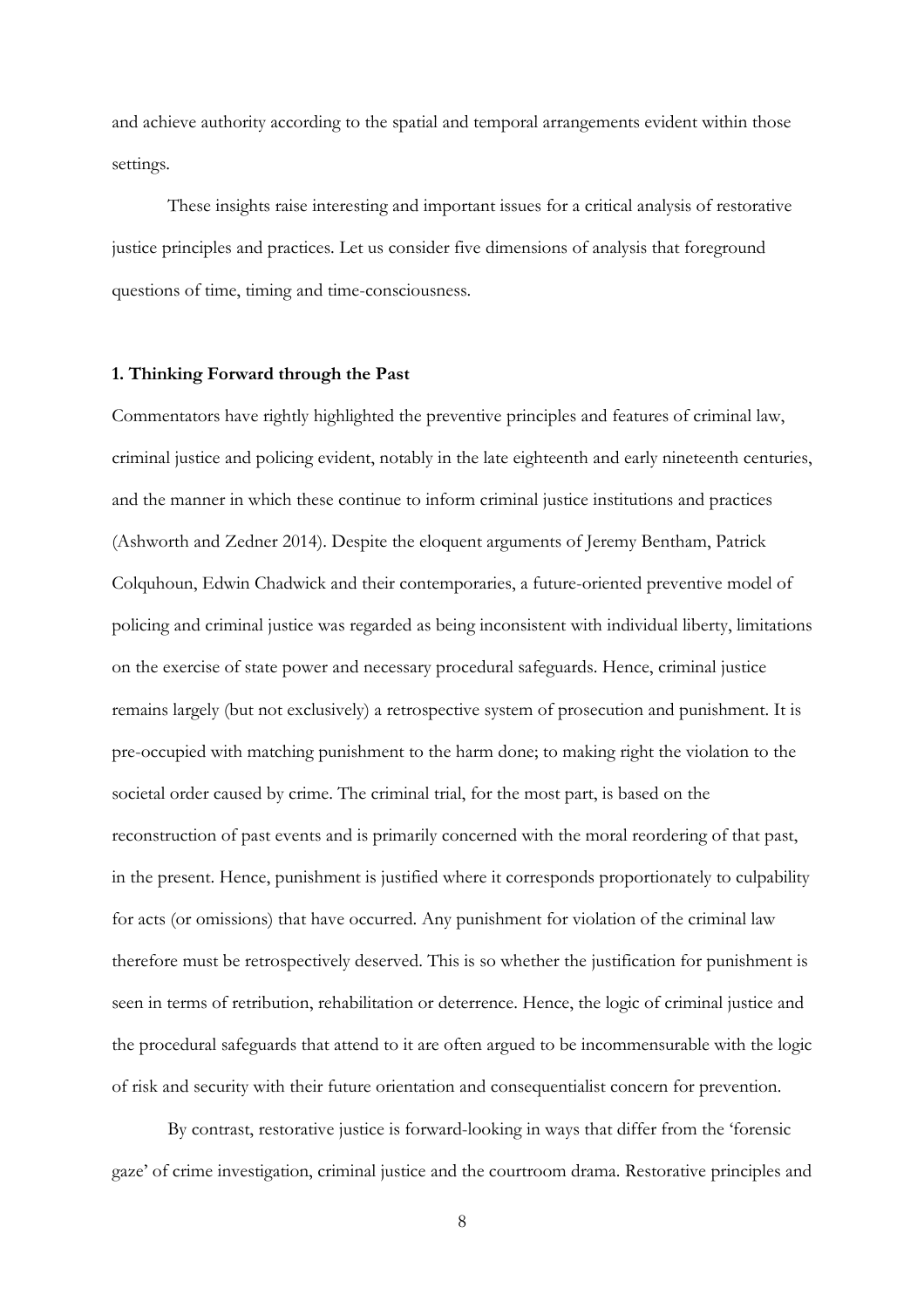values decidedly look to what is to come. Restorative justice has an explicit future-orientation; it endeavours to engender responsibility amongst the parties to a conflict and to prevent future harms. It is concerned not simply with responding to past harms and dealing with existent conflicts but also with governing as yet unknown futures. As such, restorative justice seeks to engender processes for thinking forward through the past. A primary focus of restorative justice (notably in its restorative outcomes) is on directing, steering and influencing prospective behaviour rather than merely accounting for and holding individuals responsible for past conduct. Hence, restorative justice - like crime prevention more generally - presupposes a conscious awareness of the future and an effort to regulate future conduct in the present. As such, restorative justice connects with preventive logics and security-based mentalities that seek to 'govern the future' (O'Malley 2004).

To this end, restorative justice operationalises two forms of responsibility (Braithwaite and Roche 2001). The first is passive responsibility, which is generally backward looking and after the event – namely the idea of being held to account which translates into the question 'what did you do?' Where an obligation exists, one is called to account afterwards for ones conduct or inaction. This *post-hoc* accounting for the past – evident in traditional criminal justice proceedings - is particularly important for victims in restorative processes and encounters. The second is active responsibility which involves taking responsibility for addressing a problem. It is generally future-oriented and informs the notions of 'being responsible' and 'taking responsibility' for what is yet to come. Prominence is given to action in the present and to the prevention of unwanted situations or events in the future. This translates into the question 'what *is* to be done?' (Bovens 1998: 27). Consequently, participants to a restorative intervention - be they victims, offenders or members of the wider community - are charged with responsibility for how they act in the future in ways that foster restoration, reparation and reintegration and reduce the likelihood of future crime. As such, restorative justice represents a significant shift whereby offenders are held accountable for their past behaviour and required actively to take

 $\overline{Q}$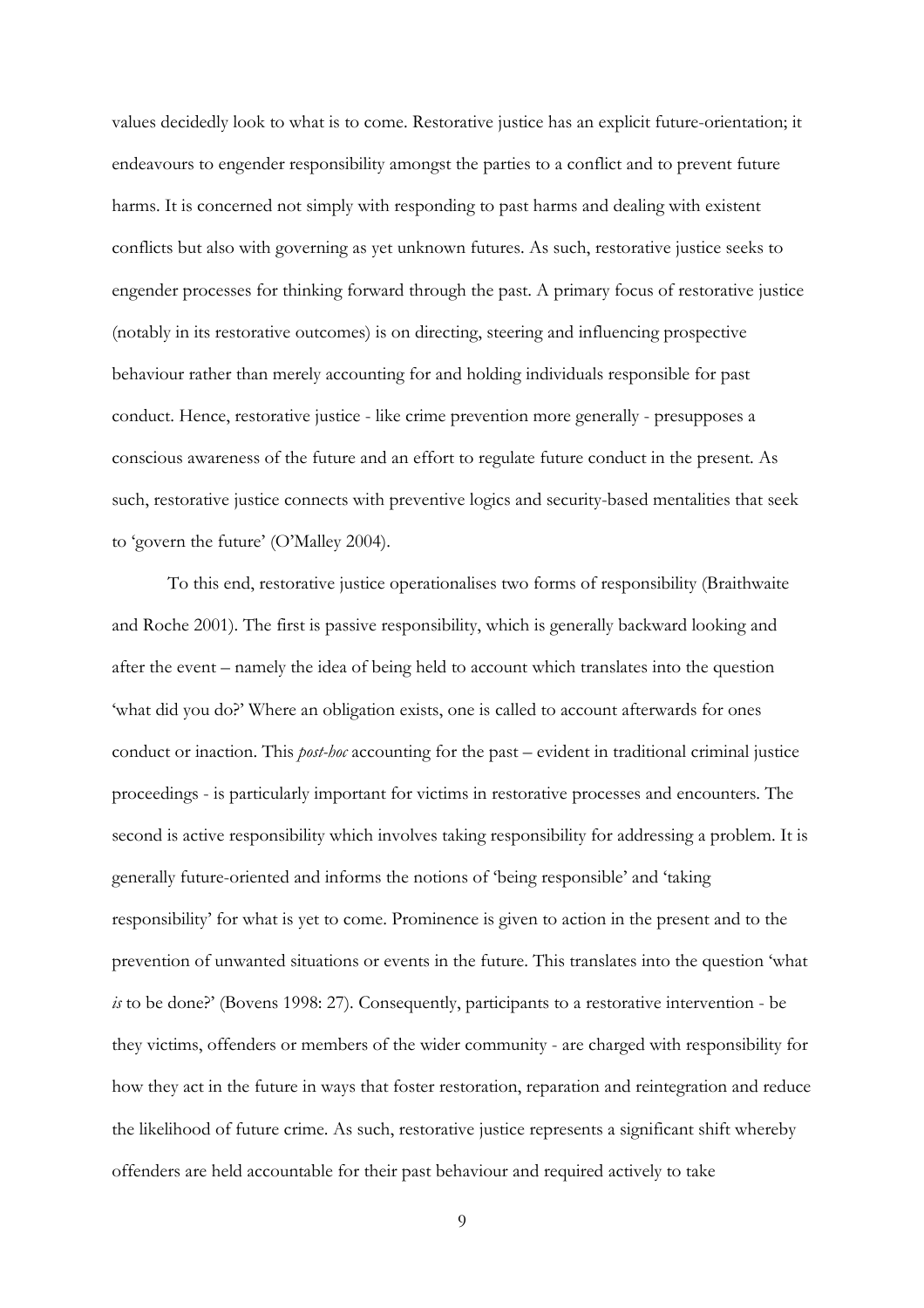responsibility going forward, with the aim not of condemnation but of reintegration, harm prevention and conflict avoidance. In so doing, it separates blame for past harms from responsibility for 'making good' in the future (Maruna 2014: 14).

Janus-faced, therefore, restorative justice simultaneously looks backwards and forward across time. Some commentators suggest that restorative justice – uniquely perhaps - may be able to provide an approach to justice that combines both the risk-based, instrumental and consequentialist approach to governing the future with a moral space for confronting the past (Shearing 2001). This space is particularly associated with the role of the victim within restorative justice, as victims are 'more emotionally involved and less sanguine about the idea of leaving the past to take care of itself'. Rather, they require a 'response that acknowledges the importance of symbolically reordering the past' (Shearing 2001: 214). Hence, restorative justice may possibly offer a resolution to a fundamental schism within penal and criminological theory and practice that lies in the tension between future-oriented security concerns, on the one hand, and doing justice on the other hand. Yet, this raises questions about the extent to which, in practice, restorative justice processes are able to juggle these potentially tense and competing demands. In practice, restorative justice face-to-face encounters frequently move quite swiftly from the question 'who did what?' to the question 'what is to be done?' Can restorative justice manage to look simultaneously to the past and the future, whilst accommodating both the expressive and morally toned elements of justice together with the instrumental demands for future security? Can the burdens of future problem-solving adequately address the need (particularly that held by the victims) to reorder the past? Or is the past deployed in the service of, and subsumed under the priorities of, the future strains for security and prevention? In reality, one of the fault-lines in people's experiences of restorative practices may relate to the extent to which these polarities are reconciled. Contrary to Shearing's assertion that 'this tension is being lessened where the mentality and practice of restorative justice is taking hold within criminal justice' (2001: 217),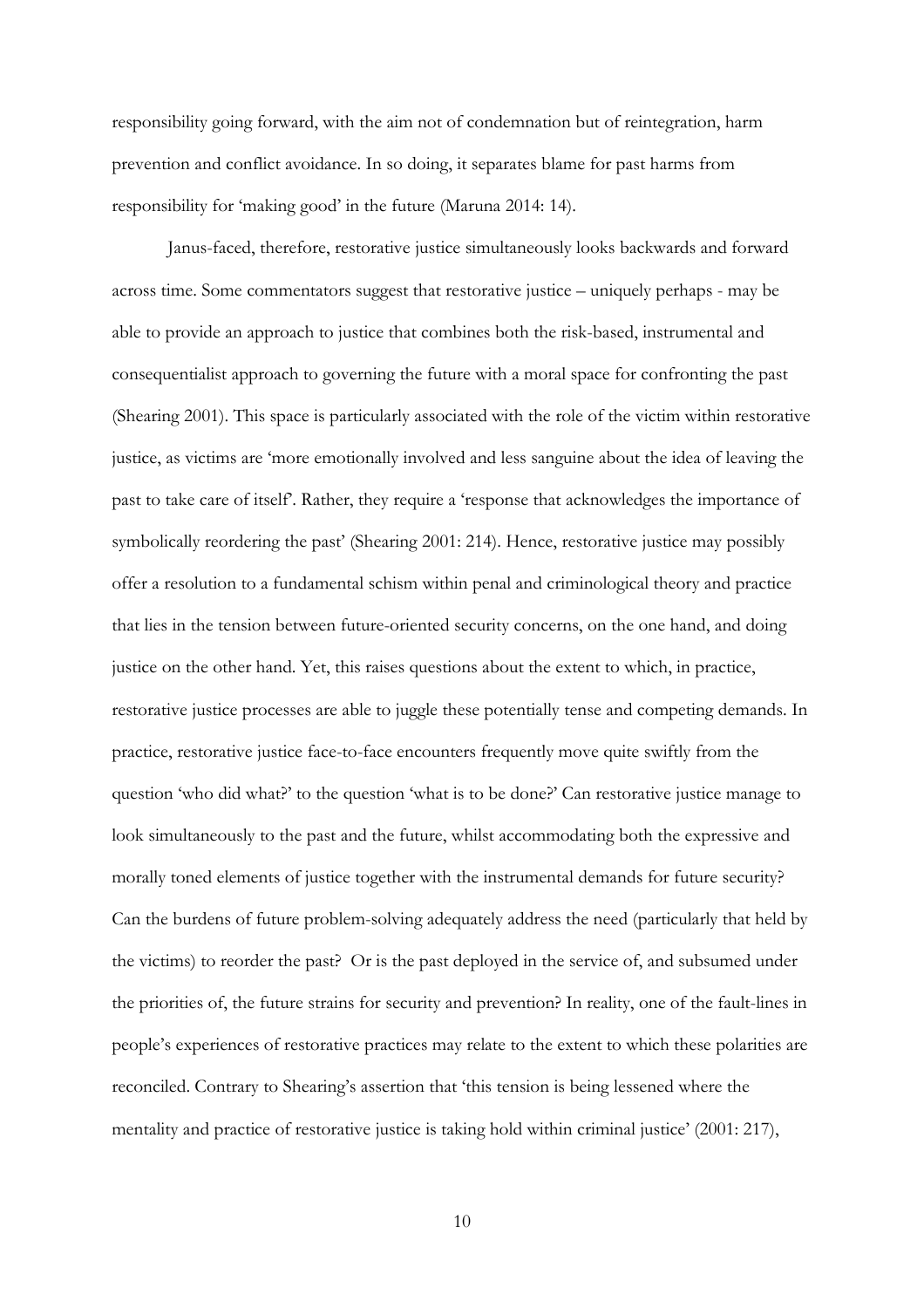what may be noteworthy about restorative justice is that its practices express this tension in both visible and tangible ways that are not necessarily resolved but rather always immanent and latent.

### **2. Prevention and Early Intervention**

As the preceding discussion suggests, there are close similarities between the values of restorative justice and logics of crime prevention, more generally. Not only does this find expression in a future-orientation, but it also presages a logic of early intervention with manifest temporal implications. In this regard, restorative justice is often considered to be an 'up-stream' intervention.<sup>2</sup> This is particularly evident in the fact that most restorative justice interventions are used predominantly in relation to both young people and low-level offences (and often a combination of both) or what Karp and Drakulich (2004) refer to as 'minor crimes in quaint settings'. As such, restorative justice is largely targeted at 'at risk' groups and situations in an attempt to intervene before crime problems become deeply entrenched either in children's and young people's lives or in the cumulative neighbourhood effects that tip some communities into 'spirals of decline' (Wilson and Kelling 1982). There is a temporal and developmental logic at play here. The assumption evident in a large amount of restorative justice practice is that lowlevel behavioural problems are harbingers of more serious criminality (either at an individual or community level), if not pre-empted, prevented or - in contemporary policy parlance - 'nipped in the bud'. Thus conceived, restorative justice represents an attempt to intervene in the developmental life-course and pathways of offending and victimisation associated with particular individuals or problematic situations. Without intervention, the assumption is that problems escalate, either in terms of the nature of the problem itself and its seriousness or with regard to children and young people, as they grow older. In this light, restorative justice constitutes a form

<sup>2</sup> The very notion of 'up-stream' is a temporal one and returns us to the chronological analogy of time as likened to the flow of a river.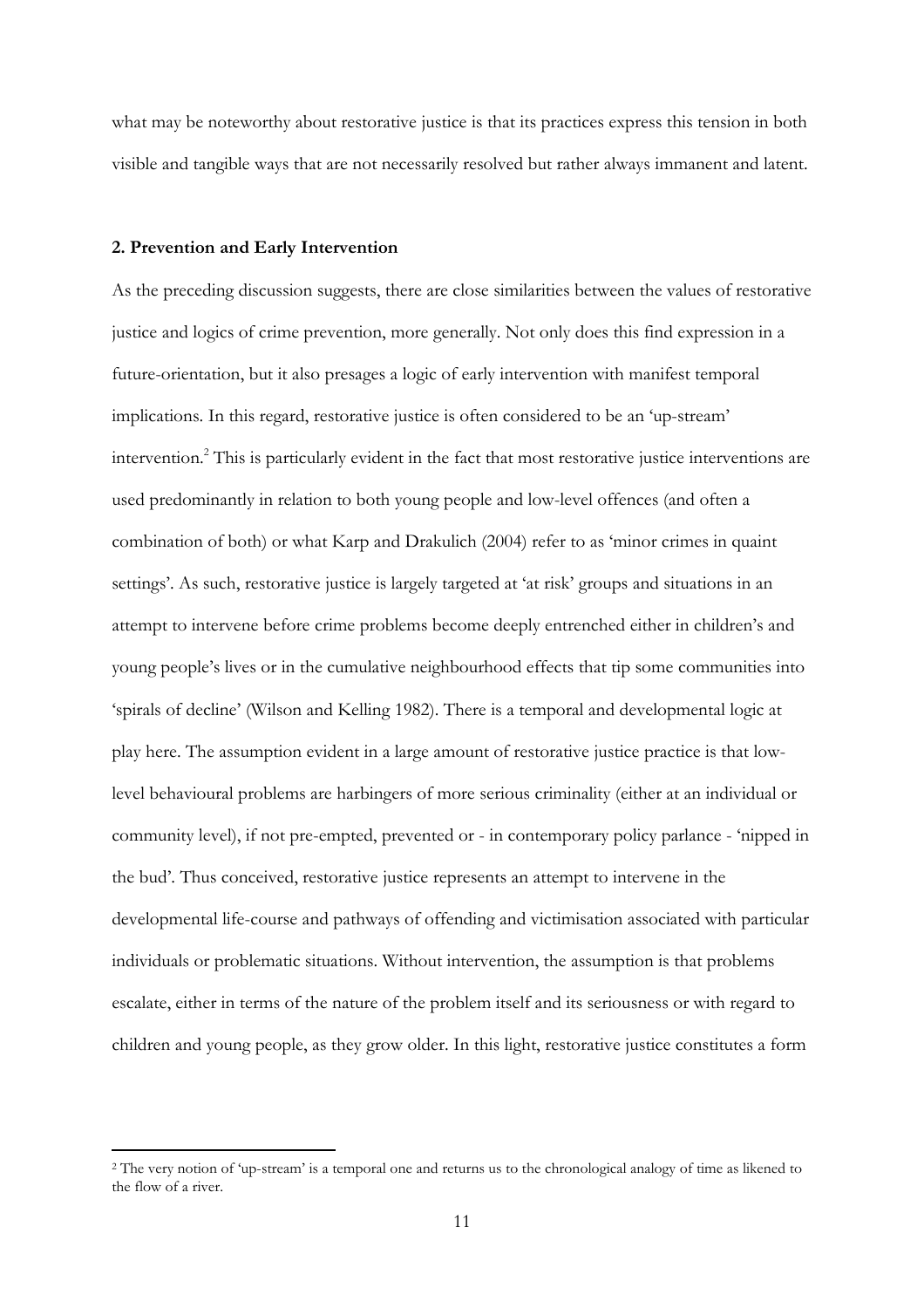of secondary, risk-based crime prevention which presumes a developmental trajectory across time.

This early interventionist logic within the institutionalisation of restorative justice, results in a focus on low-level crimes and anti-social activities which themselves may fall outside or on the cusp of the frame of 'crime' narrowly defined and the processes of criminalisation. Restorative cautioning and police-facilitated conferencing often operate in this liminal space (Hoyle *et al.* 2002). This highlights various forms of troublesome behaviour, rule-breaking and activities which may not themselves be defined as criminal or may not be subject of criminal processing but which - from a developmental perspective - may be interpreted as in some way precursors to more serious 'criminal' behaviour (Crawford 2009). This includes behaviour that is not-yetcriminal but which is deemed to be an indicator of likely future criminal conduct. Hence, antisocial behaviour, for example, is conceived as a precursor to more serious crime and an indicator of future criminality. Here, as Zedner astutely notes, the focus on early intervention - as a form of 'pre-crime' - 'shifts the temporal perspective to anticipate and forestall that which has not yet occurred and may never do so' (2007: 262). Examples of this kind of preventive restorative justice include the use of mediation, conferencing and 'circles' in, for example:

- schools to address issues such as bullying and rule-breaking;
- housing disputes over complaints of noise and nuisance;
- response to occupational complaints and workplace disciplinary proceedings;
- communities to address experiences and perceptions of anti-social behaviour; and

- community disputes through mediation boards (such as the Norwegian initiatives). However, as Zedner also notes: 'The shift is not only temporal but also sectoral; spreading out from the State to embrace pre-emptive endeavours only remotely related to crime' (2007: 262). This proliferation of restorative justice as a technology of conflict processing may be a good thing if it accords with Christie's (1977) goal of public participation in conflict processing as a social activity. However, it has long been recognised that the (unintended) consequences of state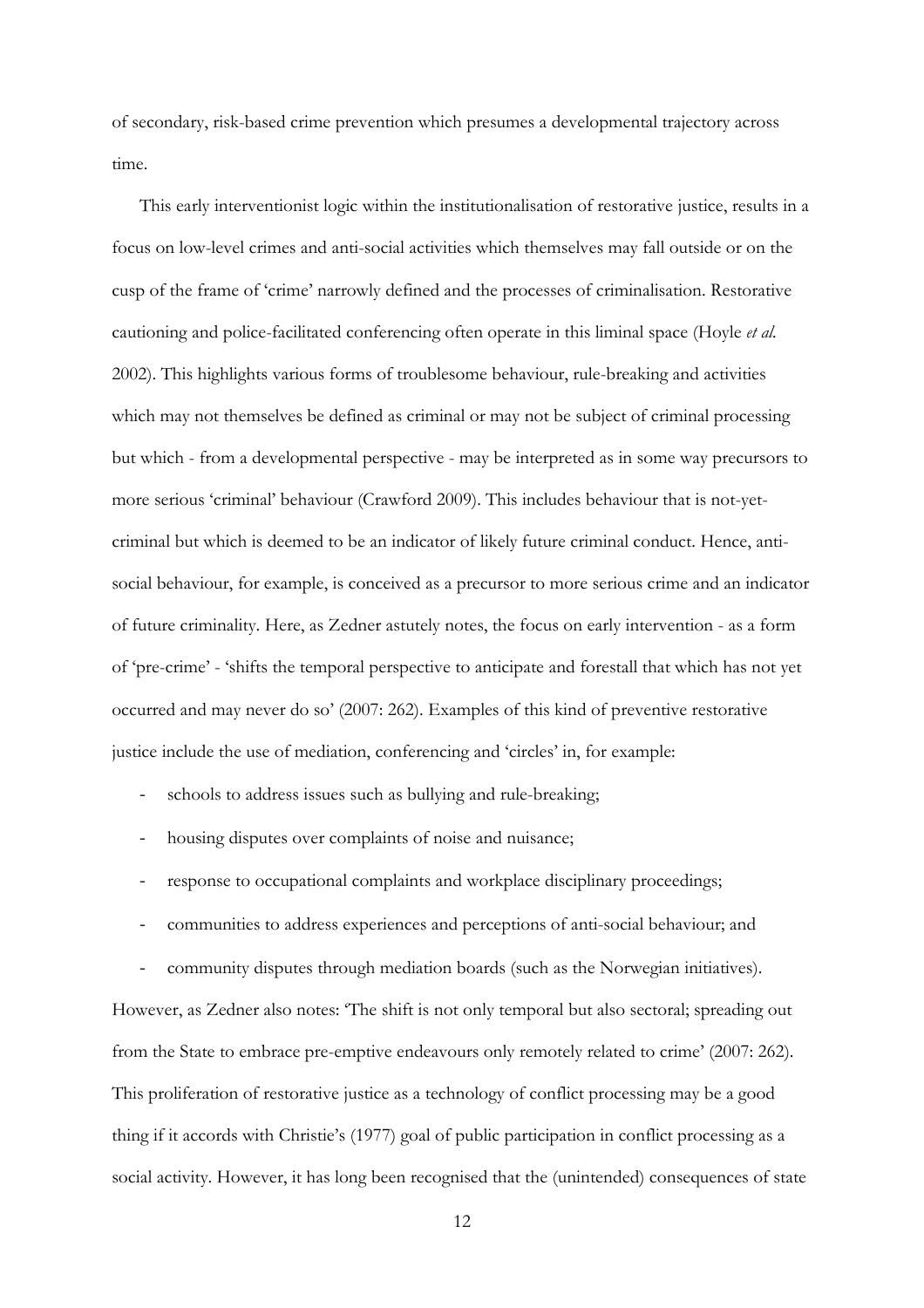interventionism in regulating deviant behaviour are that alternatives easily become supplements. In the process, the criminal justice and regulatory 'net' both gets bigger and increasingly teams with minnows (Cohen 1985). It may be unsurprising, therefore, that the implementation of restorative justice as a major plank of British youth justice has coincided with a rise in the resort to youth criminalisation and with the responsibilisation of young people at an earlier age (Crawford *et al* 2012). Accordingly, preventive restorative justice as early intervention may have wide-ranging net-widening effects and/or prompt more intensive and extensive regulation.

Additionally, this emphasis on 'up-stream', early intervention, at particular moments in time, raises vexed issues concerning the knowledge and evidence upon which causal assumptions and developmental trajectories are premised. In reality, the scientific knowledge-base underpinning prevention and pre-emption remains too ambiguous, and the fallibility of prediction too great, to be reliable (Harcourt 2007). Research continues to show that predictions of future offending and serious harm are more frequently likely to be wrong than right. Hart and colleagues argue that the margins of error surrounding individual risk assessments of violence are so wide as to make such predictions 'virtually meaningless' (2007: 263). In the context of childhood risk factors, developmental criminological research shows substantial flows *out of* as well as *in to* the pool of children who develop chronic conduct problems (Sutton *et al*. 2004). Consequently, false positives and false negatives abound. Cooke and Michie concluded; 'it is clear that predictions of future offending cannot be achieved, with any degree of confidence, in the individual case' (2010: 259), whilst Skeem and Monahan argue that the predictive capacity of violence risk assessment 'may be reaching a point of diminishing returns in instrument development' (2011: 41).

### **3. Time-Consciousness and Differing Experiences of Time**

Valverde notes that '"duration" – the phenomenological time of human experience — is not the same as objective, calendar time' (2014: 386). Put another way, there are very real differences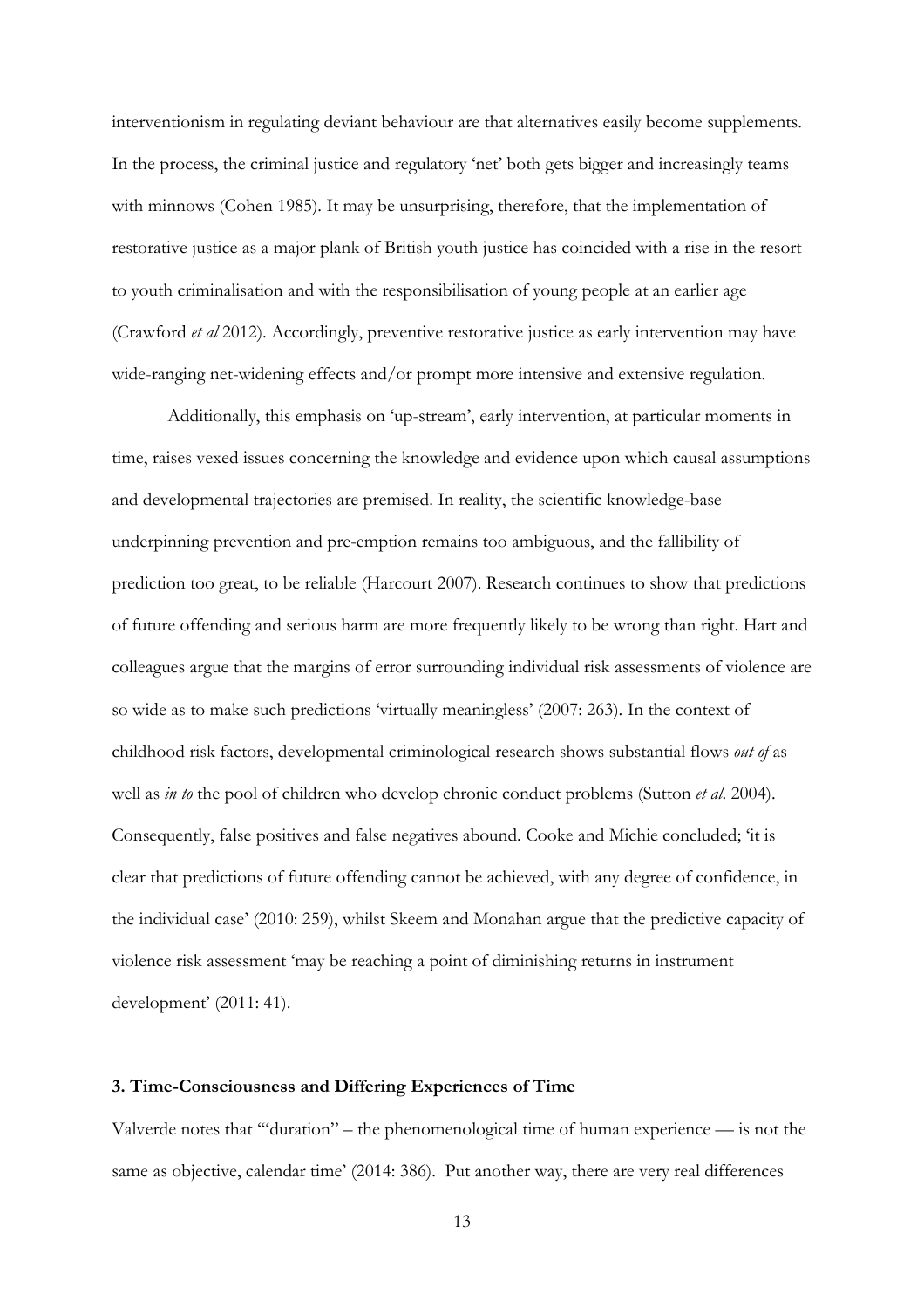between lived and represented time. People's time-consciousness differs according to context. More than a century ago, William James observed:

'In general a time filled with varied and interesting experiences, seems short in passing, but long as we look back. On the other hand, a tract of time empty of experiences seems long in passing, but in retrospect short' (2007: 624).

What James highlighted was the salience of experiences and events for understandings of time. In the same vein, Armstrong (2014), more recently, illustrates the manner in which people experience the time associated with punishments – notably detention - in very different ways. Such that juridical theories of proportionality misunderstand experiences of time. Armstrong and Weaver's (2013) research into prisoners' experiences of penal time

'contradicted in almost every way the time assumptions of proportionality theory... Short sentences felt longer than long sentences to those who had done both. Sentences of the same length did not have the same "time feel" as each other for those who had done several such sentences' (Armstrong 2014: 395).

This recognition of plural experiences of 'time feel' raises a number of intriguing questions about the lived experiences of restorative justice, especially given the heightened dimensions of human emotion and affect that are often central to such practices. How does time 'feel' in such contexts of heightened senses and sensibilities?

In this regard, restorative justice proponents and theories place considerable salience and import on the properties and power of an 'encounter'. According to van Ness and Strong the key elements to encounter are: 'meeting, narrative, emotion, understanding and agreement' (2006: 71). Meetings are characterised by each party telling the story from his or her perspective (*narrative*), the expression of *emotion* in the communication, a growing *understanding* of the others, and a concluding *agreement* that is particular to the situation and achievable by the parties. More generally, it is argued that whereas the conventional court fosters a culture of denial, restorative justice promotes a culture of apology (Braithwaite 2000: 188). That these are emotionally charged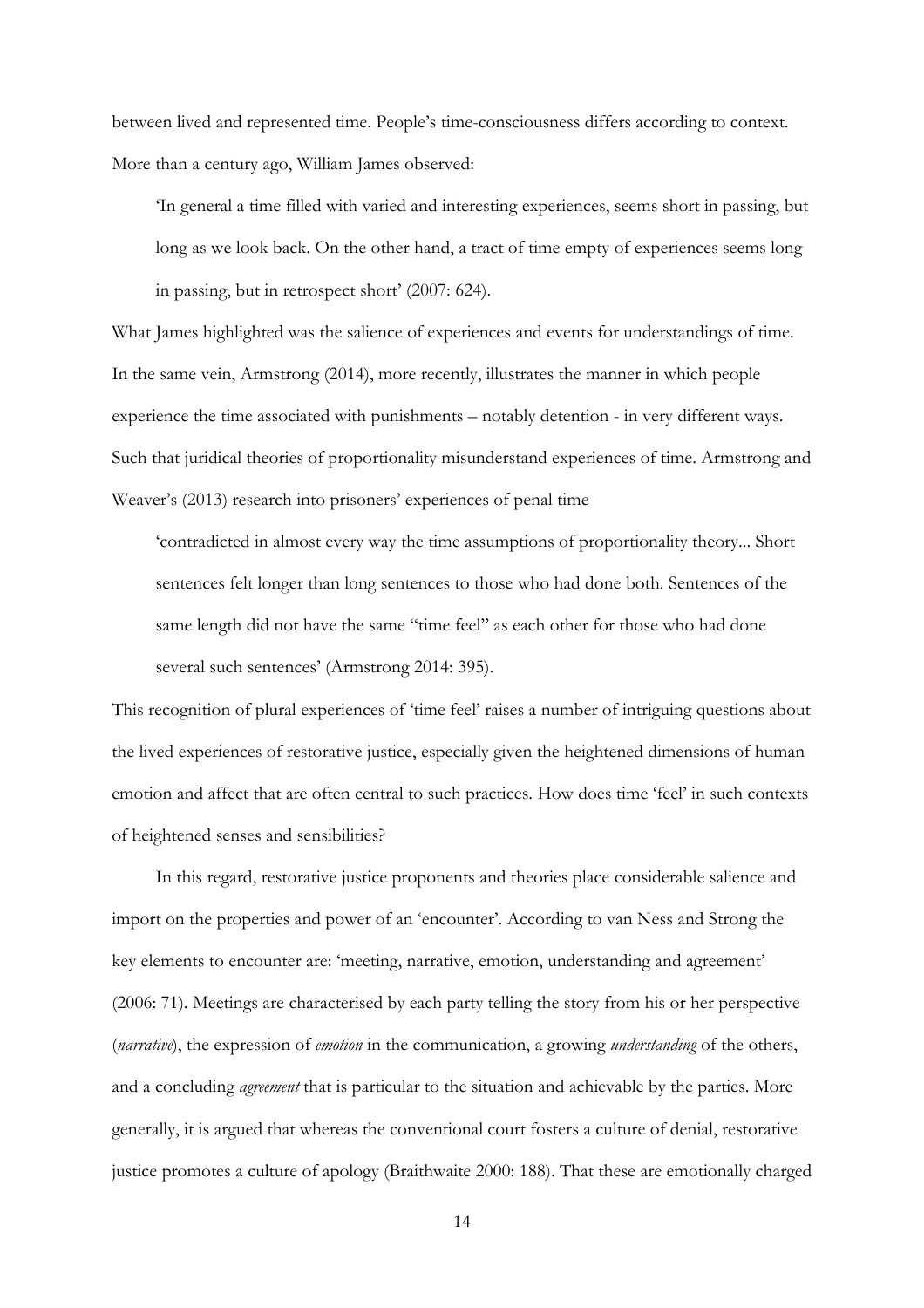encounters is central to their subjective value, humanising potential and capacity to foster change that proponents argue is pivotal to their appeal. As David Moore argues in relation to conferences:

'in this context of shared emotions, victim and offender achieve a sort of empathy. This may not make the victim feel particularly positive about the offender but it does make the

offender seem more normal, less malevolent.' (Cited in van Ness and Strong 2006: 72) For offenders, hearing the victim's story, and in the face of the emotions and distress that has been caused by their acts, humanises the victim and renders the consequences of the crime real and tangible. It is also believed that such emotional face-to-face meetings can prompt attitude and behaviour change on the part of offenders. The encounter, it is argued, serves to foster empathy which is an important pre-requisite for genuine remorse and a willingness to repair the harm done (Harris *et al*. 2004). restorative justice encounters hold out the desire and aspiration of prompting 'turning points' and life-changing 'epiphanies' (Miller 2011: 77, 100). Restorative encounters can play a pivotal role in life narratives of change that inform new social identities in a journey to desistance, providing an offender with a language and framework for forgiveness, and allowing her/him to exert a sense of control over an unknown future (Maruna *et al*. 2006). This is not to suggest that such epiphanies can be manufactured or scripted but rather that they might be a by-product of facilitated encounters that allow sufficient space for human emotions.

In this vein, Collins (2004: 111) conceptualises restorative justice encounters as an example of a larger category of social events that he terms 'interaction rituals'. Where successful, restorative encounters can foster feelings of - what Durkheim called - 'collective effervescence' and social solidarity with other participants *in the moment*, as they get 'caught up in the rhythm and mood of the talk' (Collins 2004: 48). Over time, these repeated social encounters constitute 'interaction ritual chains' which inform (in positive or negative directions) people's longer-term emotional energy, sense of group solidarity and commitment to shared standards of morality. For Collins, these 'rituals' are defined by four key features. First, people are physically assembled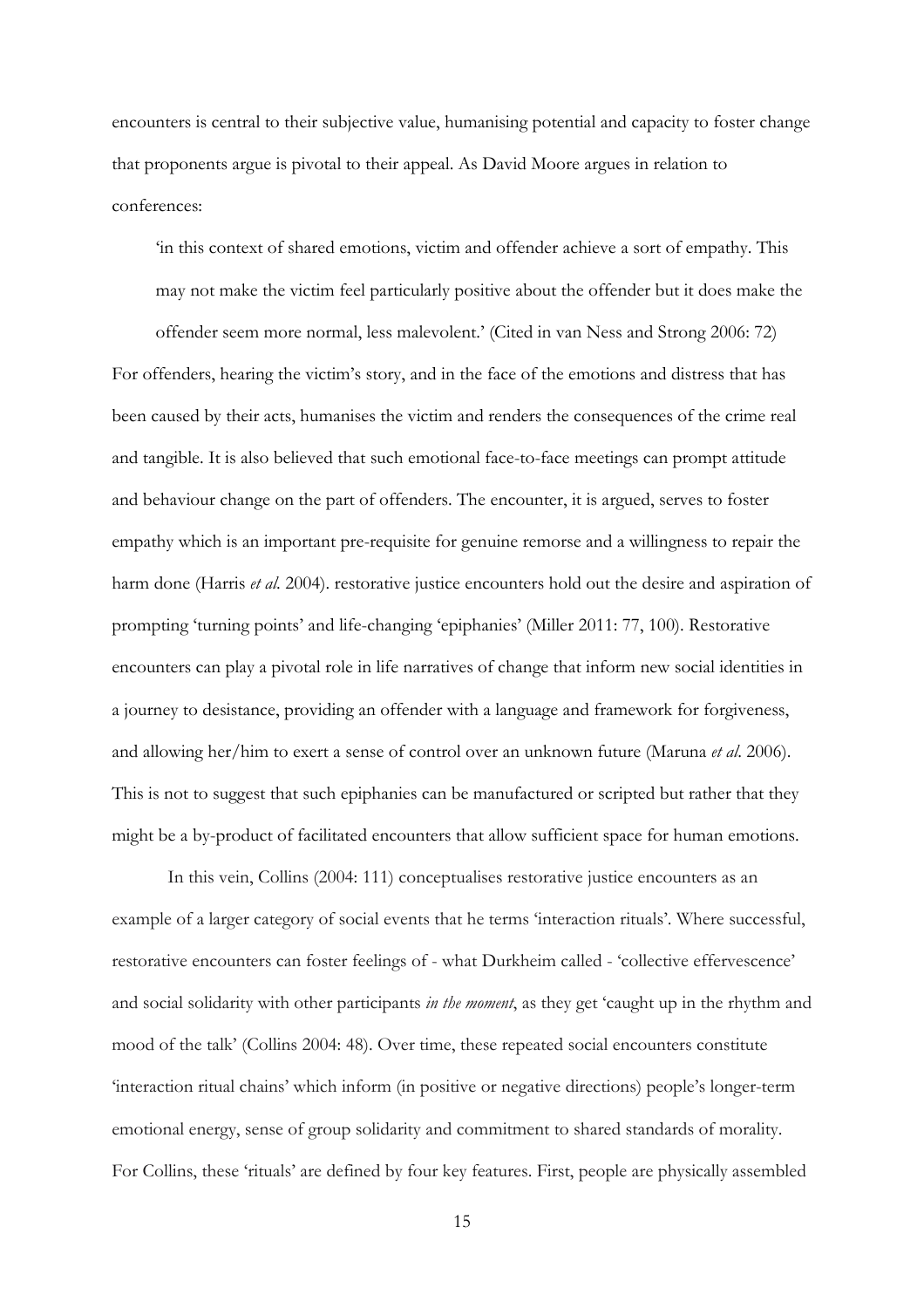together (in time and space) so that they are influenced by each other's bodily presence. Second, the boundaries of interaction membership are clearly defined so that everyone knows who is taking part and who is excluded. Third, participants focus on a common object or purpose. Fourth, participants share a common, if dynamic, emotional mood or 'entrainment' experience. Feedback between these elements via 'mutual entrainment of emotion and attention' (Collins 2004: 48) produces a shared experience at both emotional and cognitive levels. Developing Collins' framework, Rossner has shown how 'it is the dynamic process of building rhythm and a shared focus over time in the conference that culminates in expressions of group solidarity' (2013: 11). Drawing from detailed empirical analysis of Australian and UK experiences, she shows that whilst a restorative conference may 'at first lack continuity', nevertheless, 'over time a rhythm emerges and participants develop a mutual focus of attention' (2013: 87).<sup>3</sup>

Collins argues that both negative and positive emotions can drive an interaction ritual event towards success. His claim is that it is the intensity of emotions, rather than their content, that increases the chances of successfully informing people's longer-term emotional energy, sense of group solidarity and commitment to shared standards of morality. Anger, friendliness, fear or a variety of other emotions may dominate the initial mood. However, emotional contagion may then take place because the participants are focusing intensely on the same feeling. Emotional contagion can allow rituals to transform emotions from negative to positive ones, binding together the participants in their commitment to shared standards of morality and 'righteous anger for violations' (Collins 2004: 48). Rossner refers to these moments as 'emotional turning points' (2013: 60-65); specific moments when the rhythm changes from one of conflict to one of mutual solidarity. Crucially, both Rossner and Collins provide important insights into the conditions for successful restorative encounters, in which time and timing play pivotal roles.

<sup>3</sup> Whilst Rossner's (2013) valuable contribution to our understanding of emotions and rituals in restorative justice can be read as an inductively constructed, micro-sociological theory about timing and restorative justice, at no point in her book does she address directly notions of time or temporality.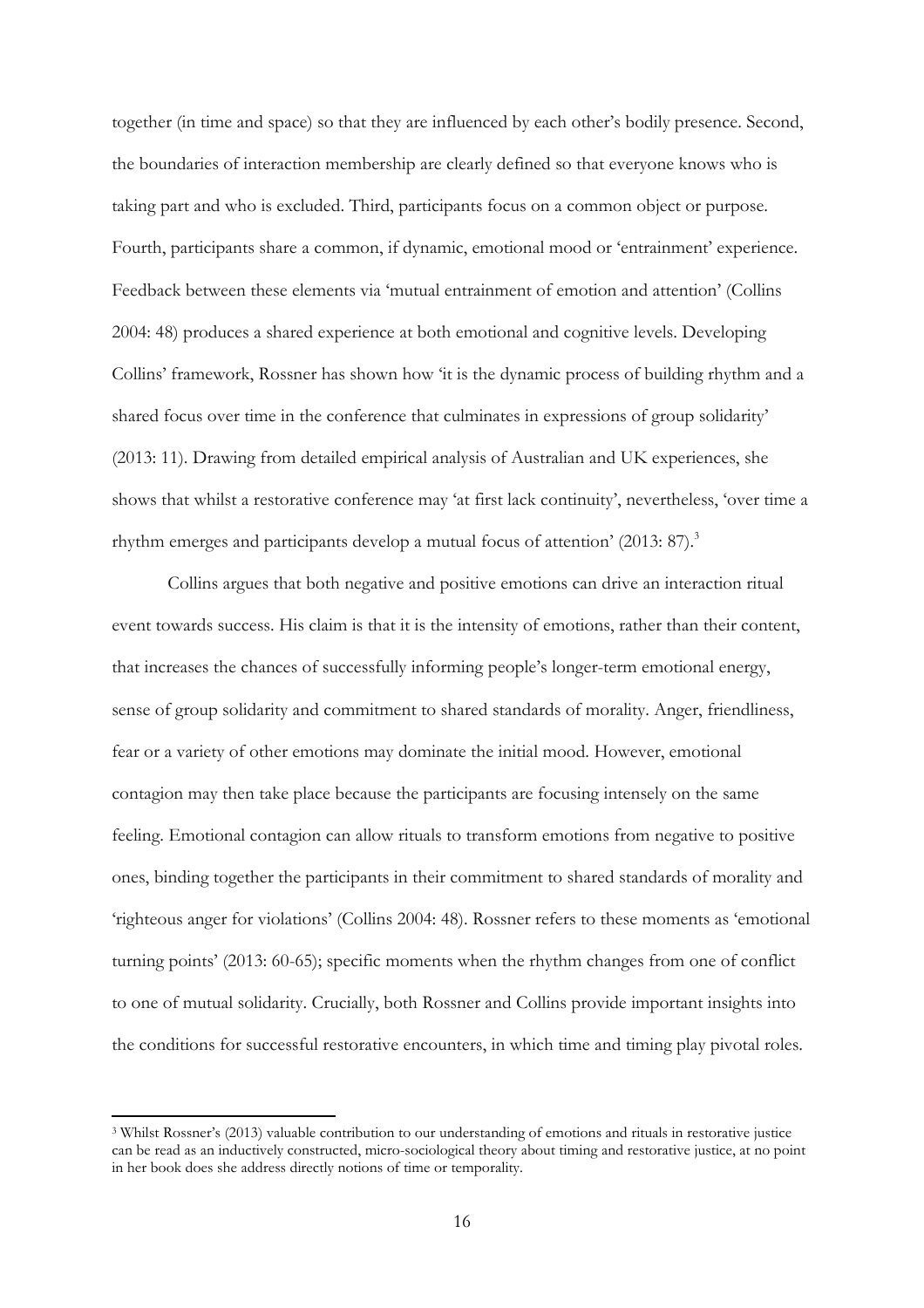One implication is that such encounters produce both short-term and long-term outcomes. Where successful, short-term and possibly transient effects include feelings of group solidarity and an increase in emotional energy. Interviews with offenders held two years after their restorative event suggest 'the potential for these conferences to act as a turning point in their life, providing them with the long-term emotional energy needed to stop offending' (Rossner 2013: 145). However, long-term effects are likely to require individuals to participate in other interaction rituals in order to maintain, or increase, their emotional energy and sense of social solidarity. This is because emotions have a short half-life and decay over time (Elster 2004). Consequently, some restorative practices include periods of 'time out' or 'private time', if emotions get too heated or to allow participants to reflect on proceedings (Morris *et al*. 1993: 308; Shapland *et al*. 2011: 83). More generally, analyses of the emotions stirred up during periods of transitional justice show how individual experiences and memories 'play a decreasing role in the formation of the *longue durée* of collective memories' (Karstedt 2009: 28). However, where reinforced by other 'interaction rituals', individual memories of emotionally-charged events may struggle to fade and be recharged over time.

There are, therefore, two possible temporal effects that might benefit from differentiation, both of which inform personal narratives that make sense of continuity and change over time. First, there are the experiences of time during the encounter, and the extent to which time takes on a *kairos*-type moment of itself in which time-consciousness is related to the fluid experience of time required to make sense and derive meaning of the moment. Second, there is the subsequent (possibly longer-term) perception of time as influenced by the restorative justice encounter; the new meaning accorded to the past and the future on the basis of the 'opportune moment'. These prompt different (empirical) questions. First, how does 'time feel' to the participants of a restorative encounter? Second, if restorative encounters do prompt key turning points – that either allow victims to 'move on' or 'find closure' and enables offenders to experience epiphanies – what impacts on subsequent experiences of time do they have?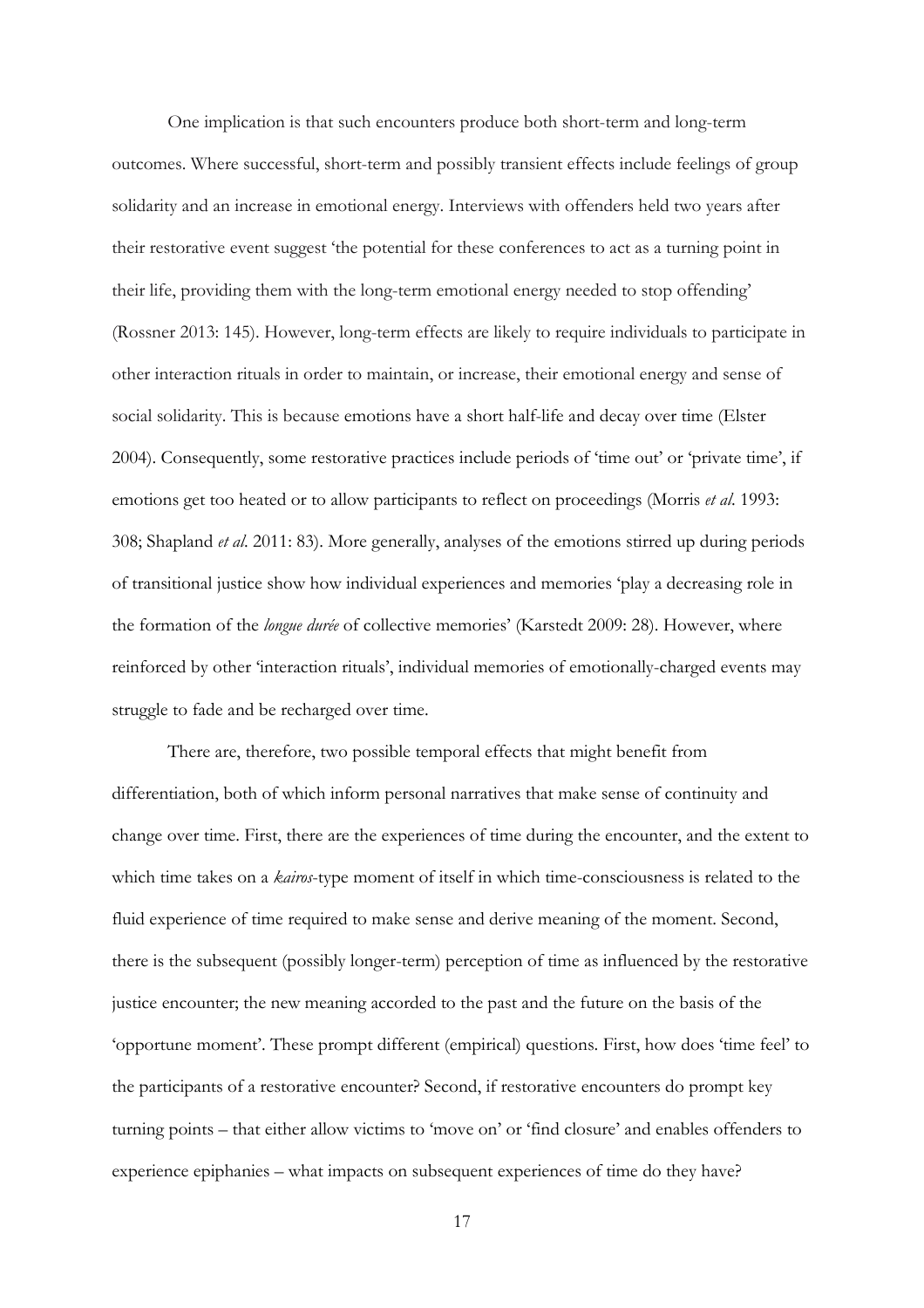Nonetheless, a restorative justice encounter, however spectacular and emotionally charged, 'is not likely to magically undo the years of social marginalization and exclusion experienced by so many offenders... or remove the need for victims to receive long-term support or counselling' (Morris 2002: 605 ). There are evident limits as regards what can be achieved in restorative justice encounters, even where the exceptional nature of the experience lasts long in the memory. This highlights the manner in which restorative practices have both short-term implications and longer-term consequences, both of which suggest a plurality of temporalities in terms of how they are experienced across time. It also raises questions about the (appropriate) timing of an encounter and the values that inform such decisions, to which we now turn.

# **4. Questions of Timing in Restorative Justice Practices**

What is the 'right time' or 'opportune moment' (*kairos*-time) for restorative interventions? How soon after the incident should encounters between victims and offenders occur? Moreover, at what point during the processes of criminal justice responses should restorative justice interventions be staged? Today in the UK (as elsewhere), one can find examples of restorative justice in neighbourhoods, outside of the criminal justice process, performed by police at or instead of a caution, pre-trial, in court, out of court, deferred from the court, during sentencing, after sentencing or many years later when the offender is in prison or on probation. Each of these implies different temporal inferences. Furthermore, in the US, restorative justice has been applied to capital crimes with offenders on death row, sometimes only shortly before execution (Vos and Umbreit 2000; Beck *et al*. 2007). In these extreme cases, the fact that restorative processes take place long after a sentence has been imposed is frequently justified precisely because of the length of time required for the survivors to arrive at the point in time when they are ready for this form of intervention. Victimological research has highlighted the emotional and psychological impact of victimisation. It has also pointed to the variable rates of recovery from trauma by different victims, dependent upon their (subjective) capabilities. Different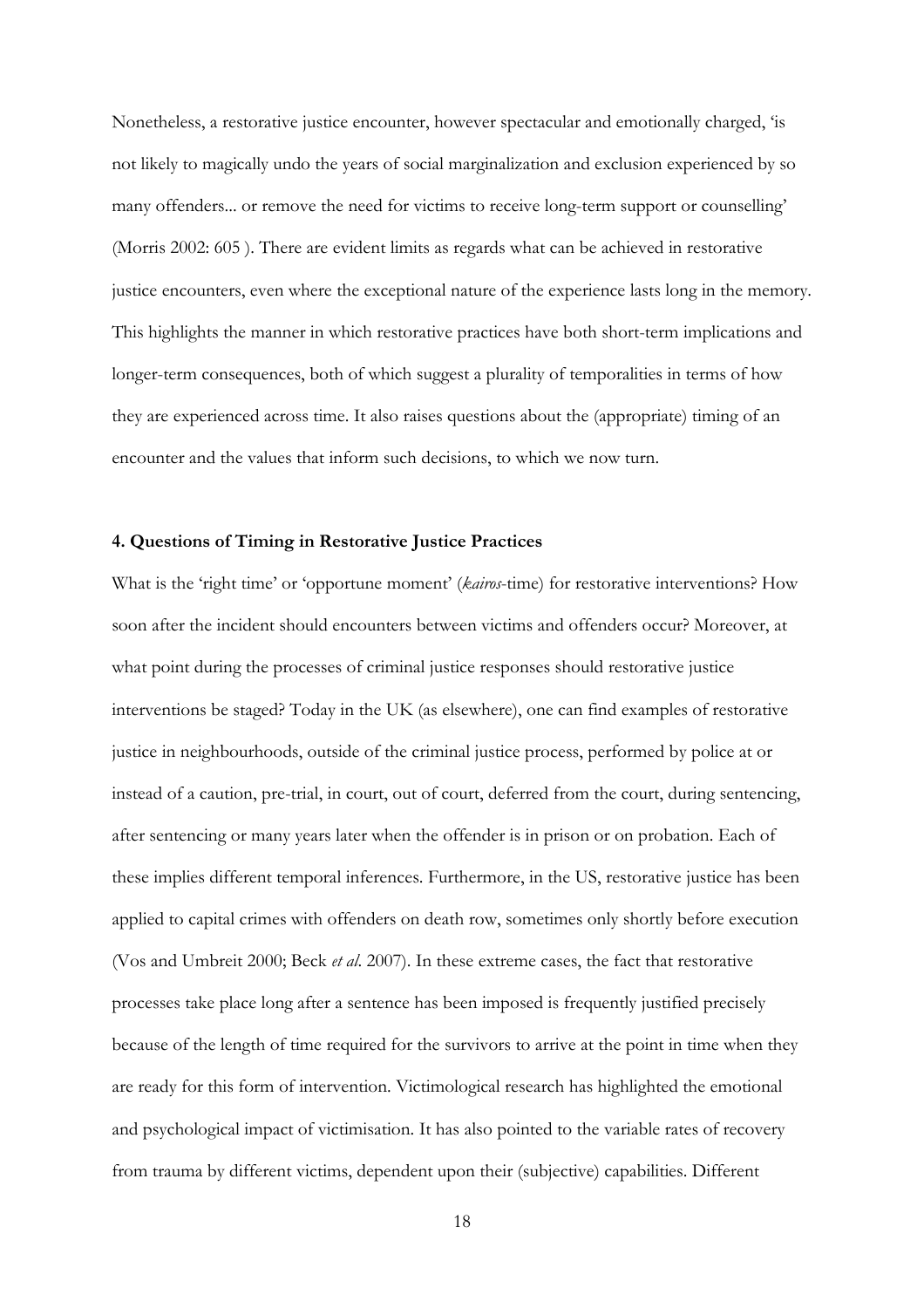reactions to similar experiences of victimisation result, not only from the seriousness of the offence, but also from the variable capacities of victims to recover from the event (Gottfredson 1989).

One of the explicit attributes of restorative justice is that unlike courts, restorative practices offer means by which victims can experience emotional restoration (Strang 2001). Restorative justice is said to allow time and space to recognise and address the emotional dimensions of the harms that victims suffer. Yet, it takes time for victims to recover from the trauma of crime to such an extent that they may be ready to face such an encounter (Morris *et al*. 1993). Furthermore, the notion of 'closure' is often held out as an important psychological benefit and outcome of restorative justice processes. 'Closure' has a distinct temporal dimension; it takes time to reach closure. The question often used in surveying victims attitudes towards and satisfaction with a restorative justice is frequently something along the lines of whether it had made victims feel 'you could put the whole thing behind you'.<sup>4</sup> Hence, recovery from trauma and the receptiveness to closure for victims have significant implications for the timing of restorative justice encounters and interventions. Failure of justice systems to provide 'closure' can leave victims feeling abandoned with resultant long-term implications. The same has been noted of survivors in post-conflict societies where: 'Truth commissions can assert an over-simplistic view of what it takes to move on from the past' (Hamber and Wilson 2002: 37).

What is more, the experience of trauma induced by crime victimisation may itself affect the victim's experience of time. Cognitive psychological research suggests that the shock and pain associated with trauma may have temporal effects. Bennett contends that:

'in the normal course of events experiences are processed through cognitive schemes which enable familiar experiences to be identified, interpreted and assimilated to narrative. Memory is thus constituted as experience transformed into representation. Traumatic or extreme experience, however, resists such processing. Its unfamiliar or extra-ordinary

<sup>4</sup> This wording is taken from the Canberra RISE research study (Strang 2002).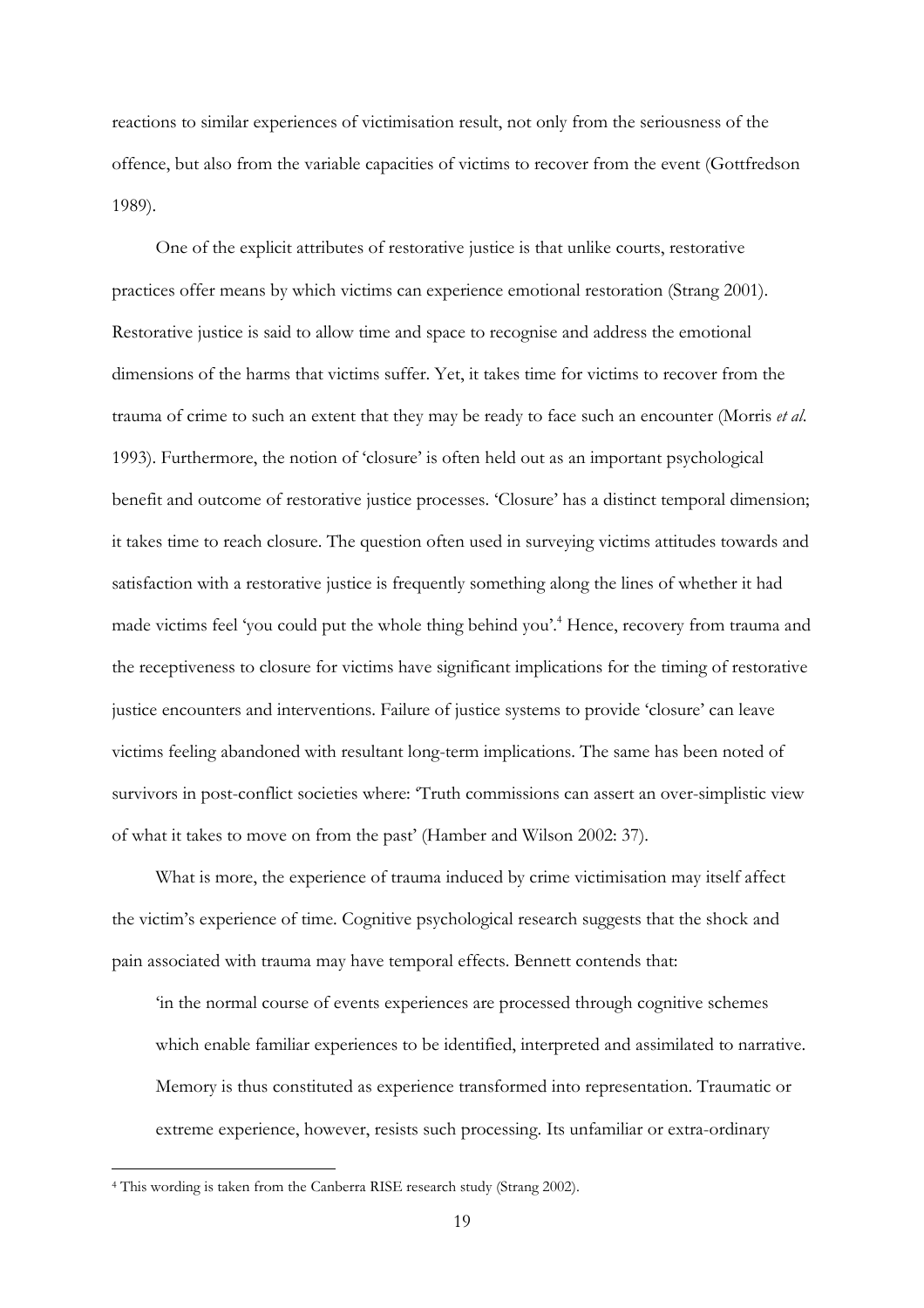nature renders it unintelligible, causing cognitive systems to baulk; its sensory or affective

character renders it inimical to thought – and ultimately to memory itself.' (2000: 81) Such effects may not be restricted to the most serious victimisation of extreme violence or rape. They may also attend to instances when victims experience a disorder of memory whereby traumatic events 'free-float in time' and the victim continues to be haunted by continuing nightmares and 'flash-backs'.<sup>5</sup> The overcoming of trauma, therefore, is in part a process of resituating and re-embedding that which resists temporalisation.

By contrast, timing has implications for offenders as well.<sup>6</sup> The importance of alacrity has been highlighted in holding 'offenders' to account for their offences, both in term of the benefits to justice and for behavioural change. Roche concludes his study of accountability in restorative justice, identifying 'timeliness' as one of seven key criteria by which to assess the quality of an accountability mechanism. He argues:

'The process of giving an account should occur in a timely fashion. When accounting does not follow quite soon after the making of a decision, it becomes less likely that this prospect will provide an incentive for the decision-maker to make a good decision.' (2003:

52)

Furthermore, delayed accountability mechanisms render it harder to correct mistakes: 'the passage of time makes it more difficult to scrutinize a decision-maker's performance, to detect mistakes and abuses, and to correct them' (Roche 2003: 52). For young people and adolescents, in particular, time between an incident and the formal response (or encounter) may seem elongated especially during periods in which they are undergoing significant change themselves. A month to a teenager may feel like a year to an adult. Research in developmental psychology suggests that young people have a tendency to place greater salience on short-term benefits over long-term costs. The high level of risk-taking activities undertaken by young people suggests that

<sup>5</sup> The trauma of burglary - having one's privacy and home violated - is one such example.

<sup>6</sup> So too, it has implications for the wider community, whose members may feel that undue delays are problematic. Space prohibits any exploration of this dimension, here.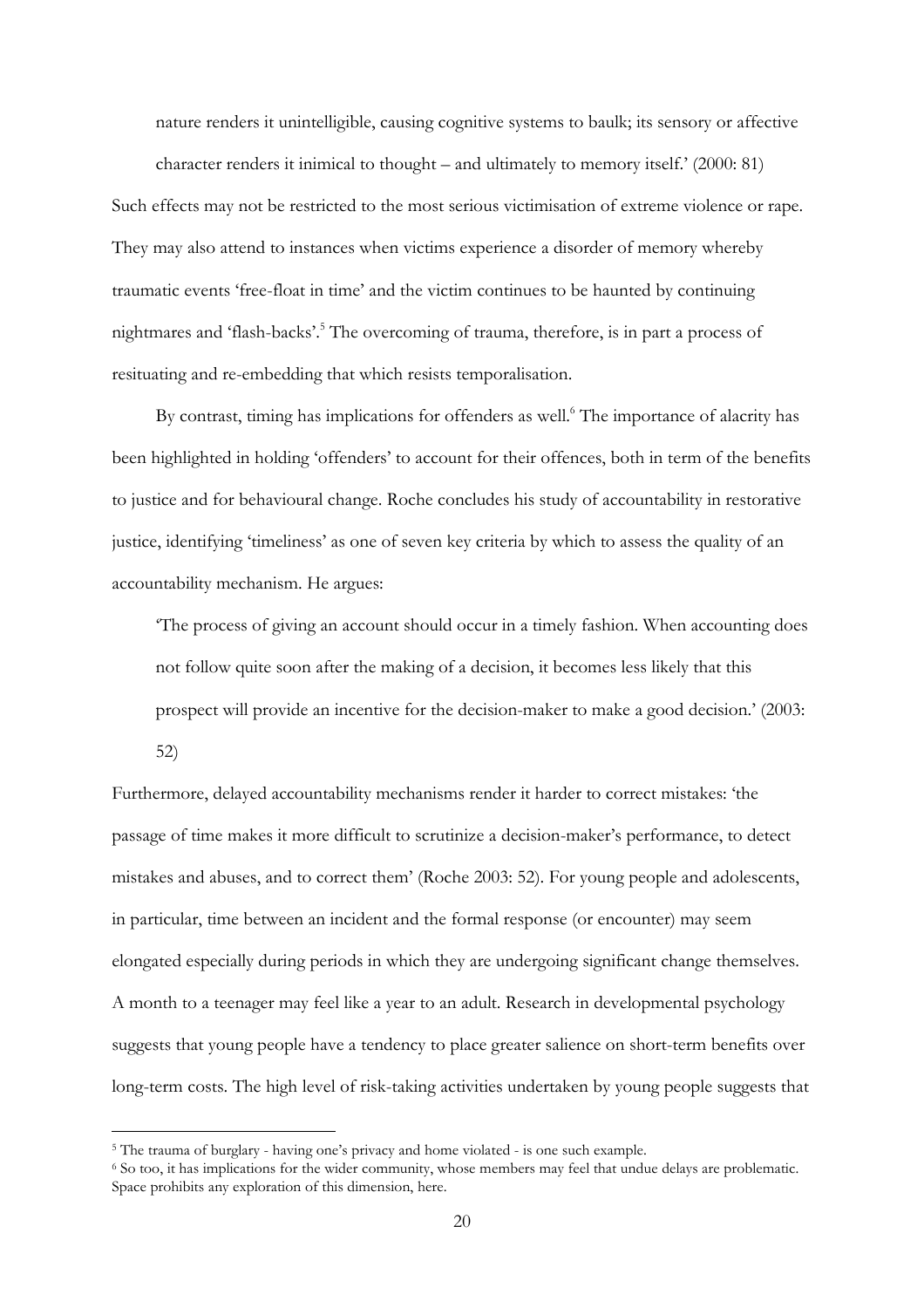they suffer what appear like excessive myopia expressed in trading-off present versus future consequences but, in essence, may be a product of projection bias – projecting their present preferences into the future (O'Donoghue and Rabin 2001). Young people's shorter timehorizons imply very different temporalities.

Strang (2002: 155-91) forcefully demonstrates that victims' and offenders' experiences of justice in restorative conferences do not constitute a 'zero-sum' game and that restorative justice does indeed offer the potential to allow both parties to benefit more often than adversarial justice. The same may be true for temporalities. Nevertheless, a victim-sensitive temporalisation will undoubtedly be very different to one that is rooted in the experiences, perceptions and needs of offenders. The dominant temporality in restorative justice might look very different, therefore, from a victim-perspective, as opposed to a regime that prioritises offender's interests. Furthermore, there are 'system' temporalities that accord to the organisational demands, administrative necessities and/or bureaucratic rationalities. These are rooted in the prevailing requirements of the system of control and the professions that populate it. These may not be consistent with either offenders' or victims' needs.

'Speeding up justice' has become a major policy goal in the UK and other jurisdictions. 7 In many ways, restorative justice practices have benefitted from such a preoccupation for swiftness, 'speed' and 'tackling delays'. As a more informal model of justice, restorative justice is often associated with quicker – often out-of-court or pre-court - interventions that avoid the delays implied in the evidence gathering, fact-finding and procedural safeguards apparent in courtroom proceedings. Speed is frequently justified in terms of accountability: 'so that offenders are quickly made to face the consequences of their actions' (Ministry of Justice 2012: 11). More broadly, the valorisation of speed and time, in the politics of efficiency mean that the idea of

<sup>7</sup> For example, British Government plans, outlined in *Swift and Sure Justice: The Government's Plans for Reform of the Criminal Justice System* (Ministry of Justice 2012), placed emphasis on the 'use restorative justice techniques to get a firm and early grip on offending, preventing problems escalating unnecessarily' (p. 7). In the White paper, restorative justice is aligned with 're-conceiving summary justice' (p. 38). One of New Labour Government's five key pledges in the 1997 election was to 'fast-track punishment for persistent young offenders by halving the time from arrest to sentencing'.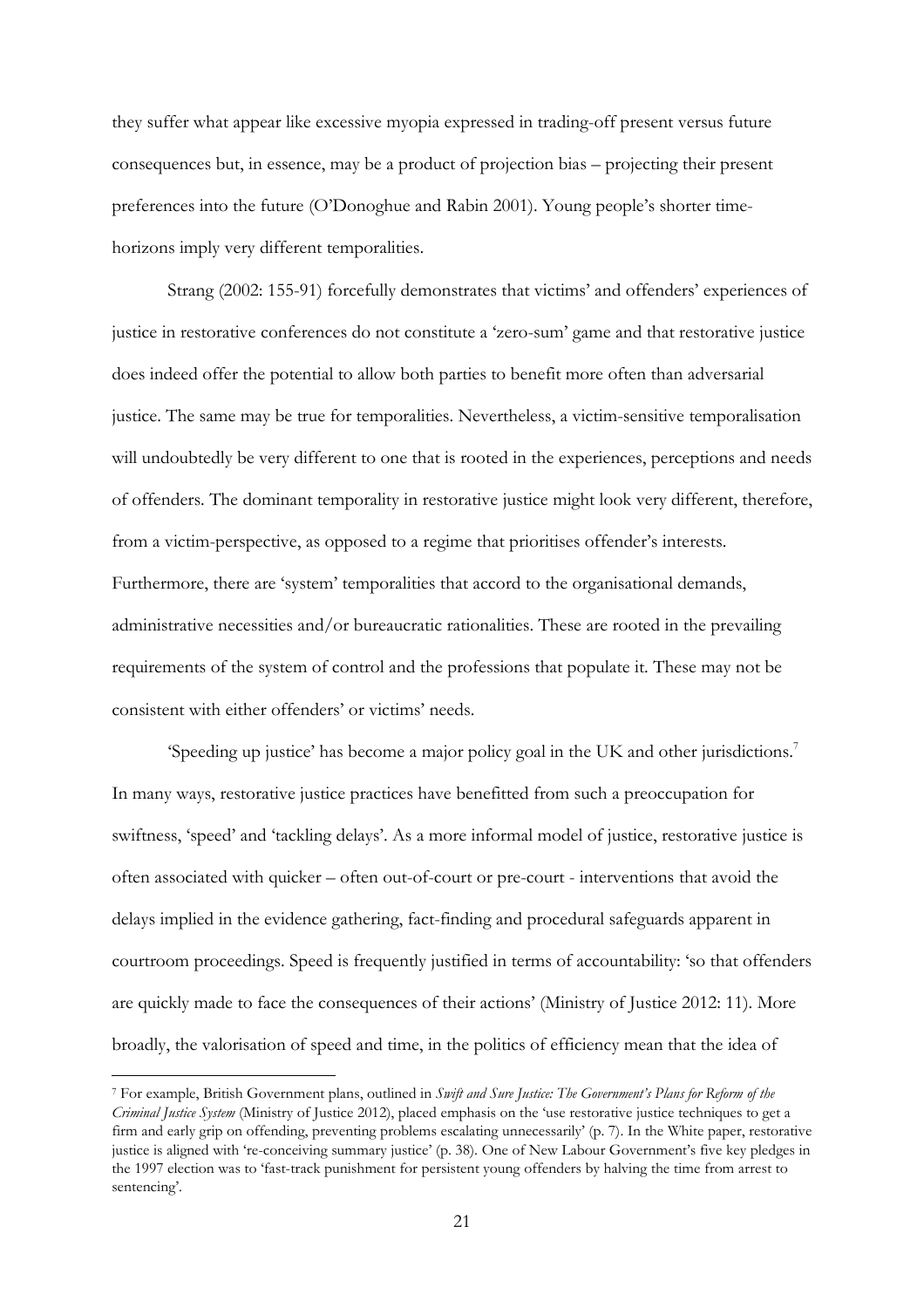saving and compressing time are dominant features of the modern age. Time, after all, is money – as the adage goes. Speed, therefore, becomes an important economic value. The managerialist impulse to measure performance frequently takes the form of timing. Hence, efficient and economic performance is routinely measured against time; the quicker the better.

These institutionalised temporalisations can serve to undermine restorative principles. Some examples from the implementation of youth offender panels in England and Wales serve to illustrate these points (Crawford 2006).<sup>8</sup> First, despite commitments to placing victims' needs at the centre of the referral order, the requirement to hold the first youth offender panel meeting within 20 working days (where a victim is involved), in large part, led to the very low participation of victims at panel meetings; 13% of relevant cases in the national pilots (Crawford and Newburn 2003) and 9% in subsequent research in one youth offending team area (Crawford and Burden 2005). The research concluded that the emphasis on speed was a significant impediment to victim input with the resultant diminution to the restorative potential of the orders. A similar conclusion was reached in relation to the reparative work of youth offending teams by Dignan (2000: 3).

Second, like much criminal justice, the referral order retains the unit of time as a means of structuring sanctions. Upon making a referral order, the Youth Court is required to determine the length of time that it will last, from 3 to 12 months, depending on the seriousness of the offence. Informed by concerns for proportionality, this temporal demarcation of the work of the youth offender panel and timescale over which it will meet with a young person to review progress, does little to accord with the specific needs of the parties or to the speed at which a young person may subsequently perform the agreed activities.

<sup>8</sup> Introduced by the Youth Justice and Criminal Evidence Act 1999, the referral order is the primary sentence for first time young offenders under the age of 18 who appear in court and plead guilty. The court refers the young person to a youth offender panel - consisting of one professional youth offending team member and two lay (volunteer) panel members who facilitate the meeting, the purpose of which is 'to provide a constructive forum for the young offender to confront the consequences of the crime and agree a programme of meaningful activity to prevent any further offending' (Home Office 2002). In line with restorative principles, youth offender panels are designed to provide a less formal context than court for the offender, the victim, their supporters and members of the community to discuss the crime and its consequences. Victims should be invited to attend.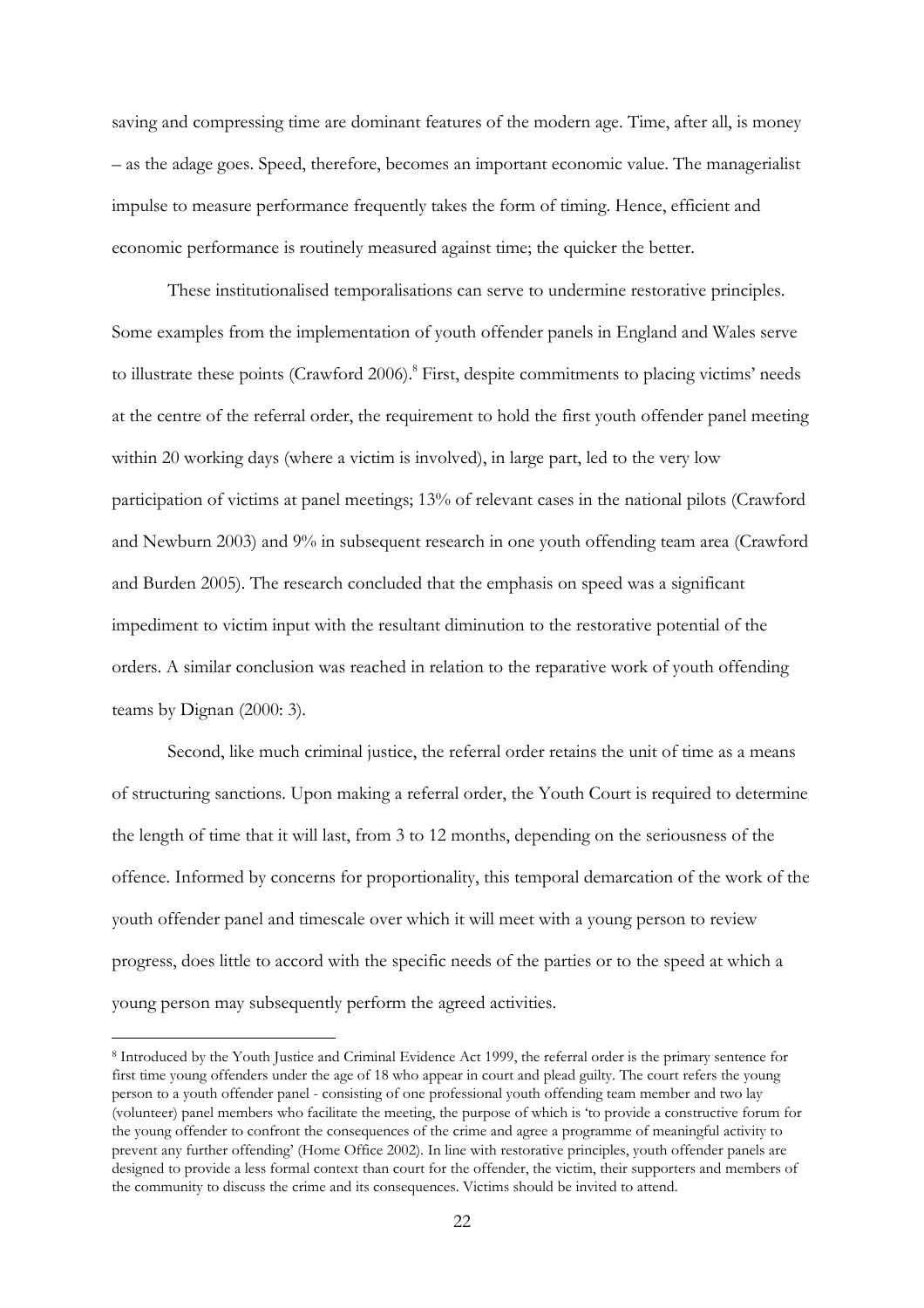Third, within a managerialist framework in which time and speed are valorised, the administration of panel meetings through rotas of community volunteers and back-to-back scheduling of meetings appeared rational means of managing them, given the challenges entailed. However, such preoccupations jarred with the ideas that panels might be held in relevant informal settings, be flexible to the parties and allow time for the emotional, expressive and human dimensions of restorative justice encounters. It also conflicted with the intention to foster the inter-personal relations and rapport between the volunteer panel members and the parties over the life-course of the initial and subsequent review meetings.<sup>9</sup> Ultimately, the routinised demands of time and speed left youth offender panels looking and feeling not a great deal dissimilar to an informal courtroom.

### **5. The Dominant Temporalisation of Restorative Justice**

The above discussions prompt normative enquiries about what the dominant temporalisation of restorative practices should be. A key question in this regard, therefore, pertains to the temporal scope of moral responsibility. How far back in time and how far forward should we go to fix the terms of moral praise and blame? How far into an offender's past do we venture in search of causation and how far forward into her or his future do we wish to extend the regulatory gaze? Criminal justice frames the response to this by focusing quite explicitly on the offender's mental attitude at the time of the incident. Criminal liability and punishment are 'determined primarily according to the wickedness or danger of the defendant's conduct... on what he was trying to do or thought he was doing, not upon what actually happened in the particular case' (Ashworth 1986: 97). Yet the particular time-frame in which a specific incident is located may itself be the subject of question and debate. So too, the chain of causation may reach considerably into the

<sup>9</sup> Interestingly, however, the community volunteers were less likely to be influenced by the managerial demands of speed than the professional youth offending team members. They were more likely to take the time they saw as necessary. As such, they served as something of a bulwark against the pressures of bureaucratic managerialism and helped to break down inward-looking cultures and paternalistic attitudes held by professionals, encouraging greater responsiveness to the concerns articulated by the parties (Crawford and Newburn 2003).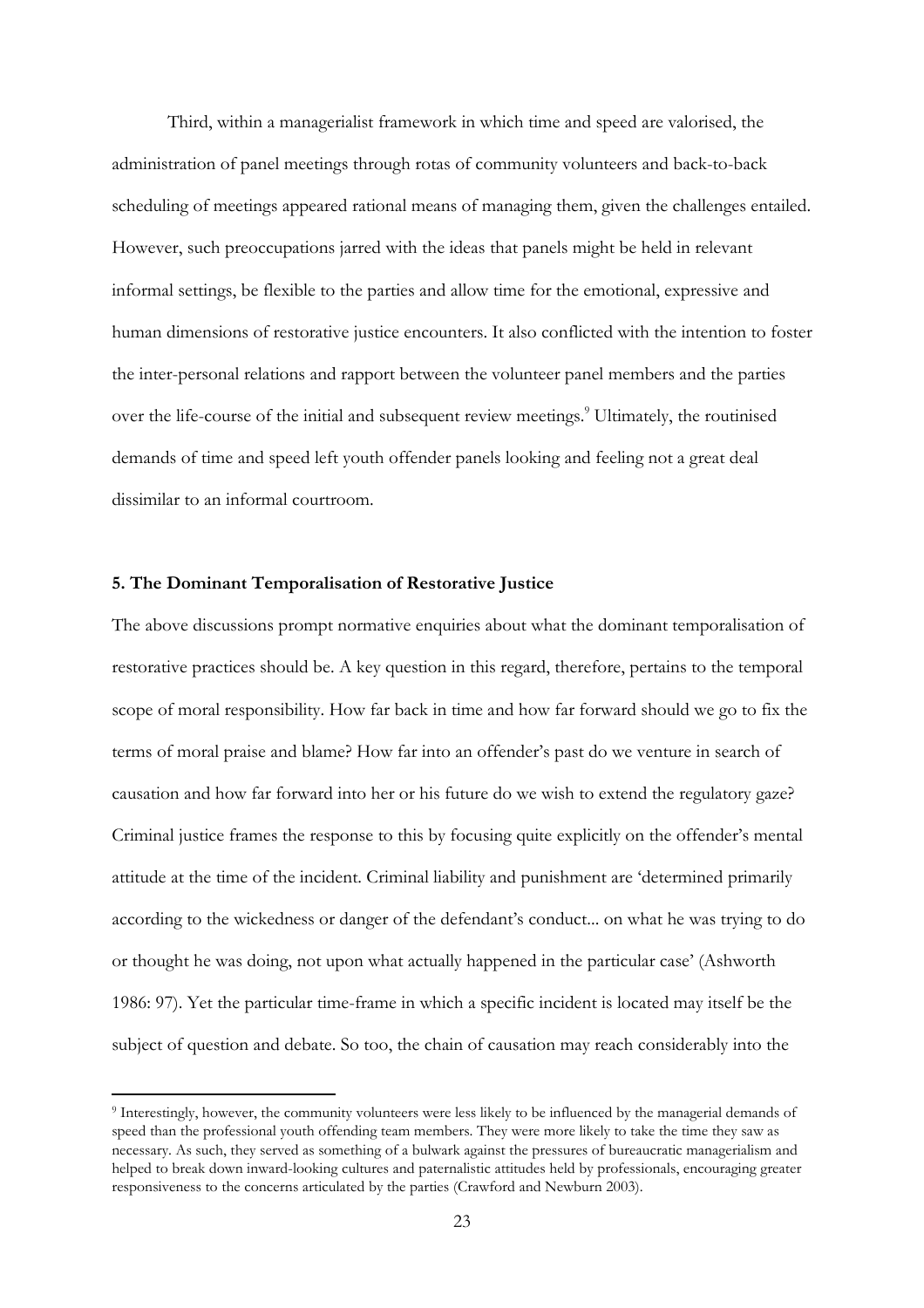past. Some time ago, the critical legal theorist, Mark Kelman (1981) argued that whereas we might employ a more or less broad or narrow time-frame in understanding when a particular event or incident begins and ends, the criminal law looks at acts generally in a narrow timeframe. This time-frame, he suggested, has significant ideological and political implications as it is both partial and prefers a free will theory of human action that by implication eschews earlier decisions, actions or events. By delimiting the temporal frame certain ideological assumption about causation are brought to the fore.

However, morality and time stand in an awkward relation to one another. Whilst it may seem obvious that, as individuals, we are morally responsible for what we did and also for what we will do, it throws up particularly vexing complications in relation to cross-generational matters. Take, for example, questions of doing restorative justice in relation to the histories of slavery. Catherine Hall (2014) and colleagues have identified and traced the histories of the three thousand or so British-based slave owners who received almost half of the  $\ell$ 20 million compensation following the Abolition of Slavery Act 1833. With input from the public, they have created an online searchable archive of those who benefited from the compensation payments made to slave owners.<sup>10</sup> Their research shows how the compensation money directly benefited industry, the development of merchant banks and marine insurance as well as families, who amassed art collections and built country houses. Although many of the families named in the Slave Compensation Commission – on which the research is based – have died out, nevertheless, some have survived to produce famous descendants, notably George Orwell, Graham Greene and David Cameron (Jones 2013). Just as moral responsibility may extend to future generations – especially highlighted in the context of our knowledge about global warming - there are questions about the extent to which moral responsibility reaches into the past for the historic inequalities of wealth and power that it has contributed to in the present. Despite the length of time passed and given the scale of the injustices inflicted, the scope for restorative

<sup>10</sup> See the Legacies of British Slave Ownership website at: http://www.ucl.ac.uk/lbs/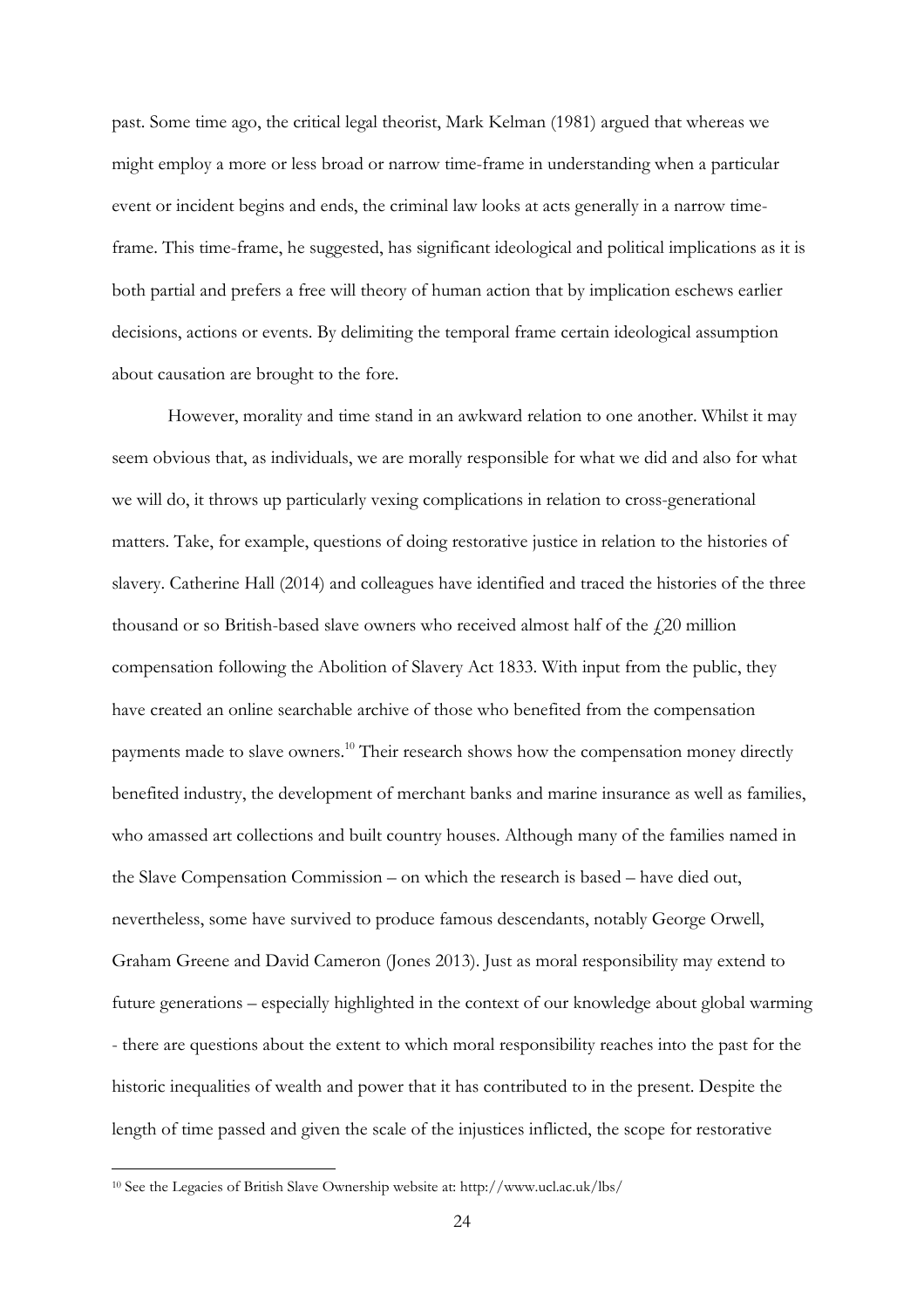justice and reparations may be argued to apply in such instances. This begs the question; do those alive today who benefited from compensation payments, owe something – by way of reparation - to the contemporary descendants of those who suffered as a result of slavery?

Nonetheless, restorative justice offers the potential to break free from the narrow timeframe of criminal justice that is tied to the criminal intent and blameworthiness of the offender. It allows us to think about causation and responsibility in more nuanced ways that looks to underlying causal mechanisms with a view to how their propensity for producing harm might be mitigated or prevented in the future. It might foster an approach that foregrounds notions of moral responsibility and agency in ways that are more than simply blame-allocation (Lacey and Pickard 2013) and avoid swinging between the polarities of free will and determinism that have bogged much criminology over the years (Cohen 1979).

### **In Conclusion: Issues of Scale**

Returning to where we started, with the interconnectedness of time and space, the issues of temporality in restorative justice also have fundamental implications when we consider questions of scope and scale. Scale is a fundamental feature or component of all efforts to understand and render the social world conceivable. Scale effects pervade all visualisation and conceptualisation of conflicts, crimes and responses to them (Valverde 2012), most especially restorative practices. For restorative justice offers a philosophy of conflict resolution and a model of justice that transcends and cuts across different scales of activities and social relations. Restorative justice norms and values, it is argued (Braithwaite 1999), have resonance and application at various different scales from the micro-local, city/regional, national to the global, whilst simultaneously encompassing inter-personal, inter-group, mass atrocities and/or inter-national conflicts. From victim-offender mediation with juveniles to truth and reconciliation commissions (Wilson 2001), movement between scales has repercussions, not least with regard to temporality. Different scales have different temporal registers. Different temporalities exist at diverse scales and levels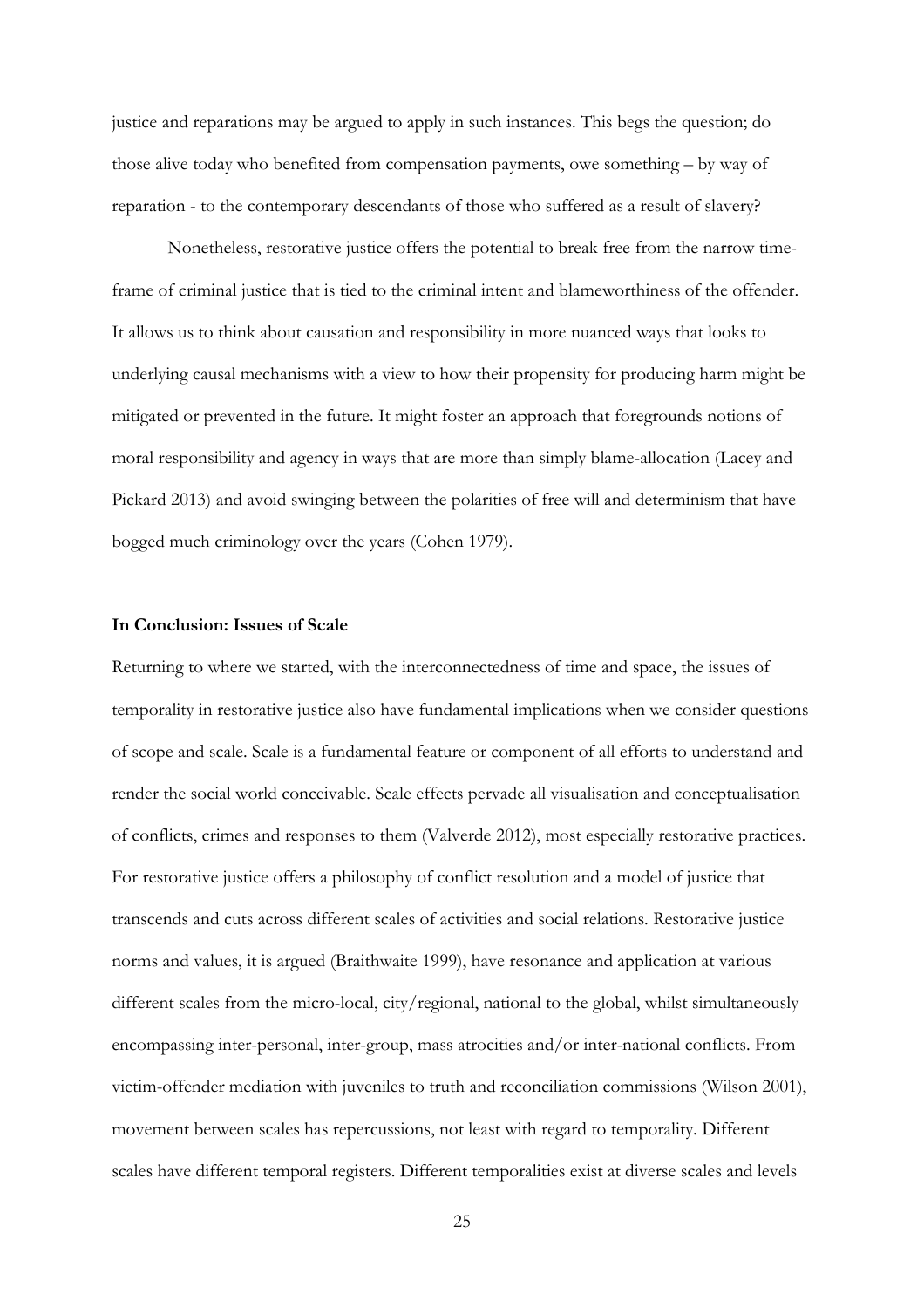of experience. For example, the economy, the nation state and individual consciousness are all marked by varied temporalities (Edensor 2006). Moreover, conflict resolution processes progress at a different pace between nations – sometimes very fast, sometimes very slow – as contrasted to relations between individuals. So too, the frames of relevance and the experiences of time are different. Hence, diverse and multiple temporalities are at play as restorative justice values take on scalar moves. We cannot assume that insights from the local neighbourhood can be unproblematically transferred to the regional or international arena, nor *visa versa* (Valverde 2011b). This should foreground and highlight the need for attentiveness to differences across settings. It should also prompt questions regarding the implications for restorative justice when utilised at a local level of interpersonal conflict as compared and contrasted to when deployed in inter-group, international or transnational conflicts.

In sum, this paper has attempted to outline selected contours for some critical thinking about time, timing and time-consciousness in conceptions and practices of restorative justice and, by implication, justice regimes more broadly. It challenges restorative justice theories and practices to confront the implications of plural temporalities and consequences of institutionalising differing temporalisations. Hopefully, it provokes questions about the temporally bounded criminal justice assumptions and principles of proportionality - that all similar offences should be treated in similar ways, regardless of the differential impact of the offence on different victims – and raises challenges for how victim-sensitive temporalities might be accommodated within restorative justice without sacrificing the rights of offenders in the process. In so doing, it has sought to sharpen the critical potential and prompt a revitalisation of restorative justice values, principles and practices, whilst at the same time highlighting possible directions for new lines of research and future enquiry.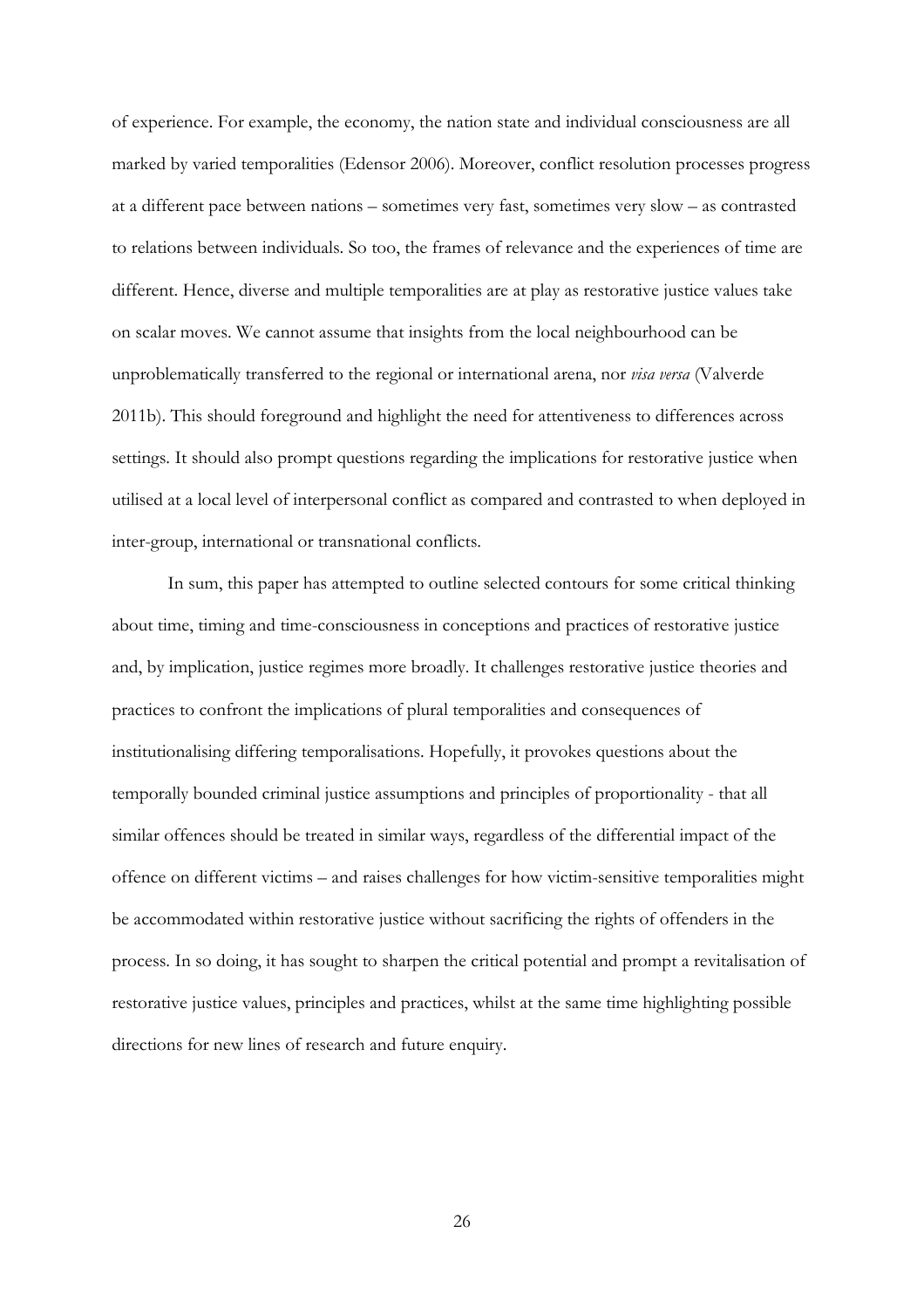#### **Acknowledgements**

This paper was first presented at the Critical Restorative Justice international workshop at KU Leuven, 15-17 October 2014. I am grateful to Ivo Aertsen and Brunilda Pali who organised the event and to participants for helpful comments. Thanks also go to David Churchill, Ian Marder, Anna Barker and the anonymous reviewers for their helpful suggestions on an earlier version.

### **Biographical Note:**

Adam Crawford is Professor of Criminology and Criminal Justice and Director of the Security and Justice Research Group at the University of Leeds. Recent publications include *Legitimacy and Compliance in Criminal Justice* (edited with A. Hucklesby, Routledge 2013) and *International and Comparative Criminal Justice and Urban Governance* (Cambridge University Press, 2011).

# **References**

Adam, B. (2004) *Time*, Cambridge: Polity.

- Armstrong, S. (2014) 'Rethinking the Time of Punishment', *Criminology & Criminal Justice*, 14(4): 392-98.
- Armstrong, S. and Weaver, E. (2013) 'Persistent Punishment: User Views of Short Prison Sentences', *Howard Journal*, 52(3): 285-305.
- Ashworth, A. (1986) 'Punishment and Compensation: Victim, Offenders and the State', *Oxford Journal of Legal Studies*, 6(1): 86-122.

Ashworth, A. and Zedner, L. (2014) *Preventive Justice*, Oxford: Oxford University Press.

- Bakhtin, M.M. (1990) 'Forms of Time and of the Chronotope in the Novel: Notes toward a Historical Poetics', in Bakhtin, M.M. *The Dialogic Imagination: Four Essays*, M. Holquist (ed.). Trans. Emerson C. and Holquist, M., Austin: University of Texas Press, pp. 84-258.
- Beck, E., Britto, S. and Andrews, A. (2007) *In the Shadow of Death: Restorative Justice and Death Row Families*, Oxford: Oxford University Press.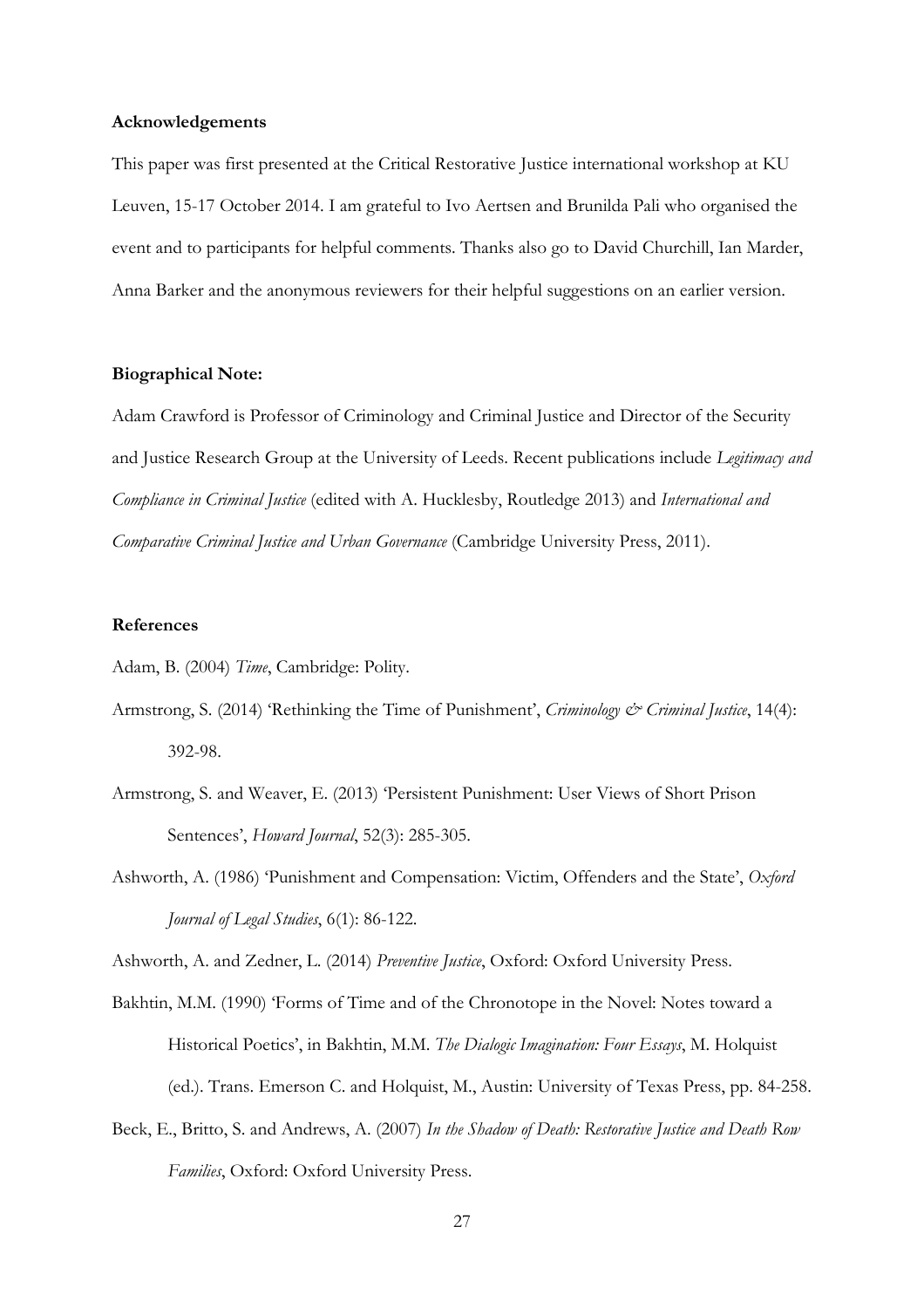Bennett, J. (2000) 'The Aesthetics of Sense-Memory: Theorising Trauma through the Visual Arts', in F. Kaltenbeck and P. Weibel (eds) *Trauma und Erinnerung/Trauma and Memory: Cross Cultural Perspectives*, Vienna: Passagen, pp. 81-95.

Bovens, M. (1998) *The Quest for Responsibility*, Cambridge: Cambridge University Press.

- Braithwaite, J. (1998) 'Restorative Justice', in M. Tonry (ed.) *Handbook of Crime & Punishment* Oxford: Oxford University Press, pp. 323-44.
- Braithwaite, J. (1999) 'Restorative Justice: Assessing Optimistic and Pessimistic Accounts', *Crime and Justice*, 25: 1-127.
- Braithwaite, J. (2000) 'Restorative Justice and Social Justice', *Saskatchewan Law Review,* 63: 185-94.

Braithwaite, J. (2002) *Restorative Justice and Responsive Regulation,* Oxford: Oxford University Press.

- Braithwaite, J. and Roche, D. (2001) 'Responsibility and Restorative Justice', in G. Bazemore and M. Shiff (eds) *Community and Restorative Justice: Cultivating Common Ground*, Cincinnati: Anderson Publications, pp. 63-84.
- Christie, N. (1977) 'Conflicts as Property', *British Journal of Criminology*, 17(1): 1-15.
- Cohen, S. (1979) 'Guilt, Justice and Tolerance: Some old concepts for a new criminology', in D. Downes, and P. Rock (eds) *Deviant Interpretations,* Oxford: Martin Robertson & Co, pp. 17-51.
- Cohen, S. (1985) *Visions of Social Control*, Cambridge: Polity.
- Collins, R. (2004) *Interaction Ritual Chains*, Princeton: Princeton University Press.
- Cooke, D. and Michie, C. (2010) 'Limitations of diagnostic precision and predictive utility in the individual case: A challenge for forensic practice', *Law and Human Behavior*, 34: 259-74.
- Crawford, A. (2006) 'Institutionalising Restorative Youth Justice in a Cold Punitive Climate', in I.Aertsen, T. Daems and L. Robert (eds) *Institutionalising Restorative Justice*, Cullompton: Willan Publishing, pp. 120-150.
- Crawford, A. (2009) 'Governing through Anti-Social Behaviour: Regulatory Challenges to Criminal Justice', *British Journal of Criminology*, 49(6): 810-31.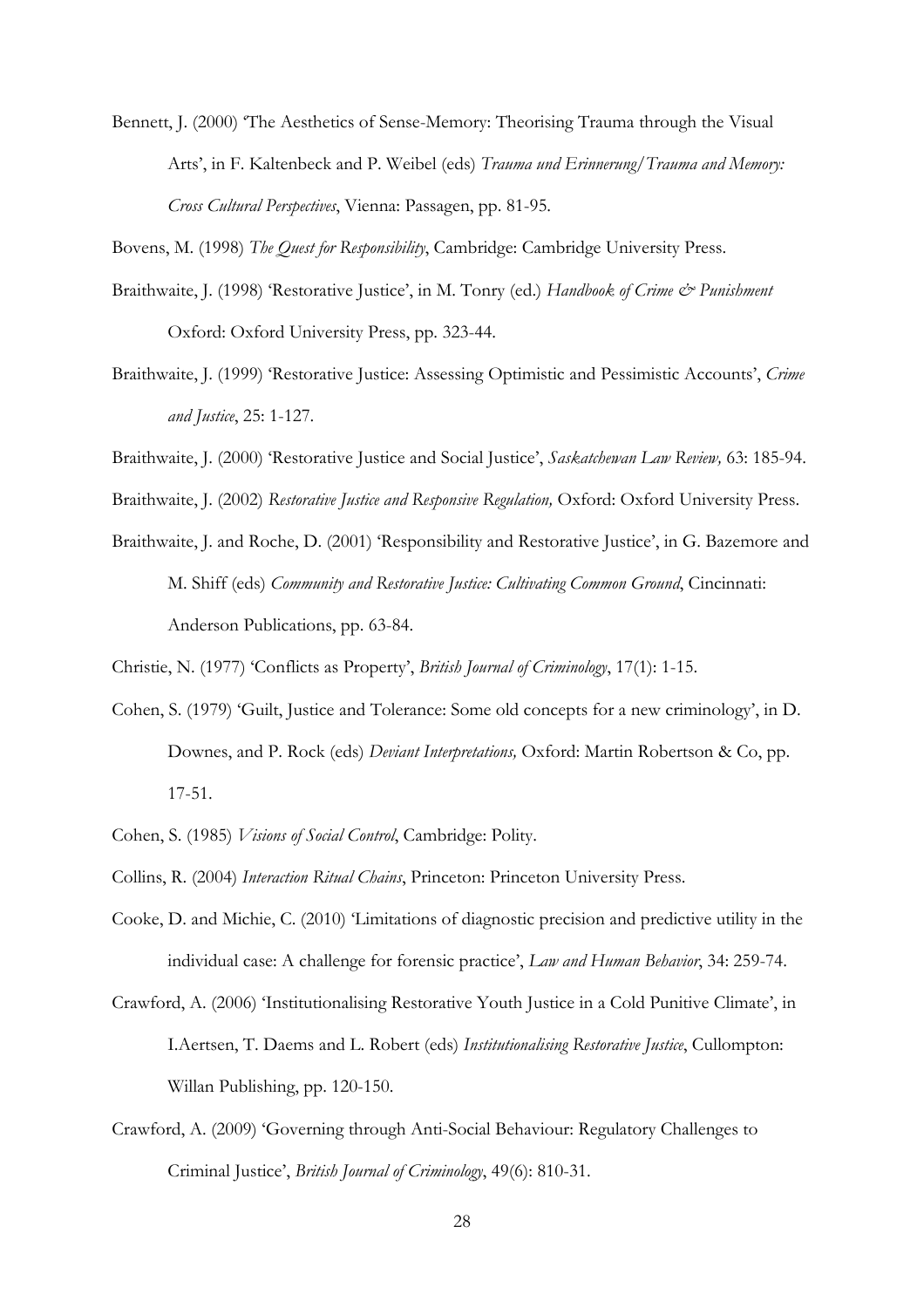Crawford, A. (2010) 'Restorative Justice and Crime Prevention: Conceptual Links and Policy Challenges', in Italian Ministry of Justice (ed.) *Restorative Justice and Crime Prevention: Presenting a theoretical exploration, an empirical analysis and the policy perspective*, Rome: Italian Ministry of Justice, pp. 1-22.

- Crawford, A. and Burden, T. (2005) *Integrating Victims in Restorative Youth Justice*, Bristol: Policy Press.
- Crawford, A. and Hutchinson, S. (2014) 'Everyday Security: Reflections on the Possibilities for Security Research', paper to the European Society of Criminology conference, 10-13 September, Prague.
- Crawford, A., Lewis, S. and Taynor, P. (2012) *Anti-Social Behaviour Interventions with Young People*: *Research Finding*, Leeds: CCJS Press.
- Crawford, A. and Newburn, T. (2003) *Youth Offending and Restorative Justice*, Cullompton: Willan Publishing.
- Daly, K. (2002) 'Restorative Justice: The Real Story', *Punishment & Society*, 4(1): 55-79.
- Dignan, J. (2000) *Youth Justice Pilots Evaluation: Interim Report on Reparative Work and Youth Offending Teams*, London: Home Office.
- Edensor, T. (2006) 'Reconsidering National Temporalities, Institutional Times, Everyday Routines, Serial Spaces and Synchronicities', *European Journal of Social Theory*, 9(4): 525-45.
- Elster, J. (2004) *Closing the Books: Transitional Justice in Historical Perspective*, Cambridge: Cambridge University Press.
- Fabian, J. (1983) *Time and the Other: How Anthropology Makes its Object*, New York: Columbia University Press.
- Farmer, L. (2010) 'Time and Space in Criminal Law', *New Criminal Law Review*, 13(2): 333-56.
- Farmer, L. (2014) 'Criminal Law as a Security Project', *Criminology & Criminal Justice*, 14(4): 399- 404.
- Giddens, A. (1990) *The Consequences of Modernity*, Cambridge: Polity.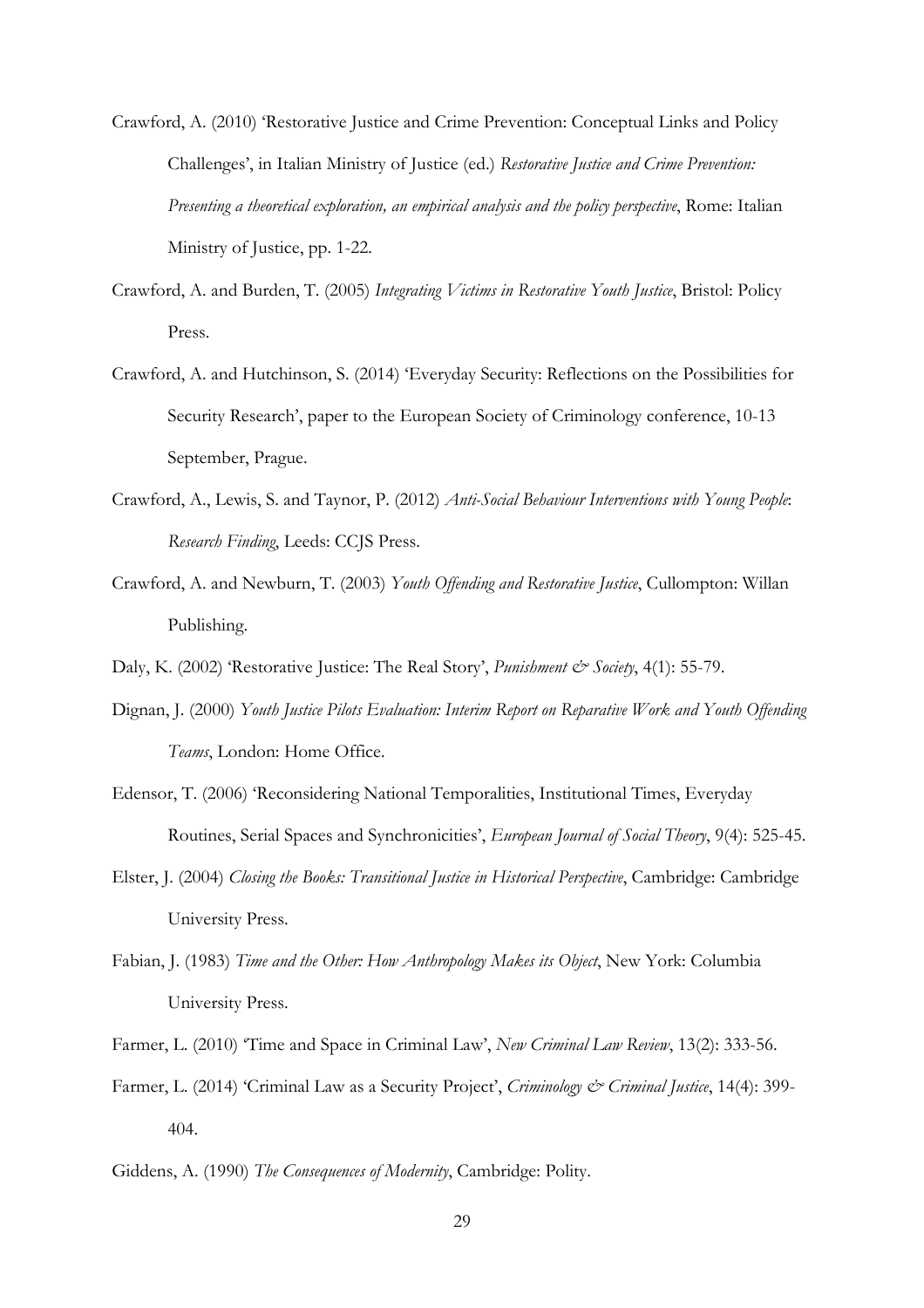- Gottfredson, G. (1989) 'The Experience of Violent and Serious Victimization', in N. Weiner and M. Woolfgang (eds) *Pathways to Criminal Violence*, Beverley Hills: Sage, pp. 202-34.
- Hall, C. (2014) 'Exploring European Slave Ownership', *European Journal of Women's Studies*, 21(1): 117-19.
- Hamber, B. and Wilson, R.A. (2002) 'Symbolic closure through memory, reparation and revenge in post-conflict societies', *Journal of Human Rights*, 1(1), 35-53.
- Harcourt, B. (2007) *Against Prediction: Profiling, Policing and Punishing in an Actuarial Age*, Chicago: University of Chicago Press.
- Harris, N., Braithwaite, J. and Walgrave, L. (2004) 'Emotional dynamics in restorative conferences', *Theoretical Criminology*, 8(2): 191-210.
- Hart, S.D., Michie, C. and Cooke, D.J. (2007) 'Precision of actuarial risk assessment instruments: Evaluating the "margins of error" of group versus individual predictions of violence', *British Journal of Psychiatry*, 190(Suppl.): 60–65.

Home Office (2002) *Referral Orders and Youth Offender Panels,* London: Home Office.

Hoyle, C., Young, R. and Hill, R. (2002) *Proceed with Caution: An Evaluation of the Thames Valley Police Initiative in Restorative Cautioning*, York: JRF.

James, W. (2007) *Principles of Psychology, Volume 1* (first published 1890), Cosimo: New York.

- Jones, S. (2013) 'Follow the money: investigators trace forgotten story of Britain's slave trade', *Guardian*, 28 August.
- Karp, D. and Drakulich, K.M. (2004) 'Minor Crime in a Quaint Setting: Practices, Outcomes and Limits of Vermont Reparative Probation Boards', *Criminology & Public Policy*, 3(4): 655-86.
- Karstedt, S. (2009) 'The Life Course of Collective Memories: Persistency and Change in West Germany between 1950 and 1970', *Polish Sociological Review*, 1(165): 27-38.
- Kelman, M. (1981) 'Interpretive Construction in the Substantive Criminal Law', *Stanford Law Review*, 33: 591-673.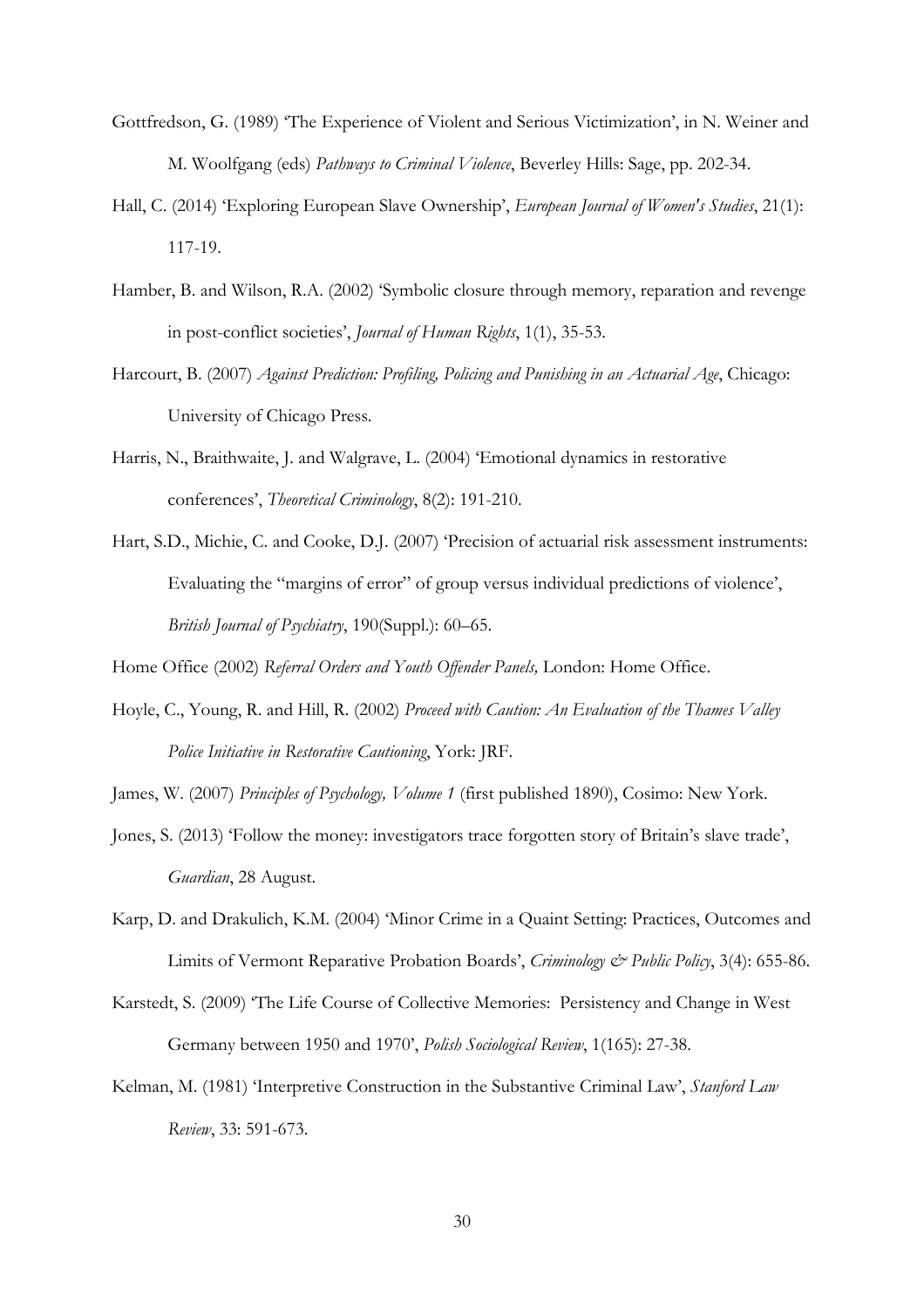- Lacey, N. and Pickard, H. (2013) 'From the consulting room to the court room? Taking the clinical model of responsibility without blame into the legal realm', *Oxford Journal of Legal Studies*, 33(1): 1-29.
- May, J. and Thrift, N. (2001) 'Introduction', in J. May and N. Thrift (eds) *Timespace: Geographies of Temporality*, London: Routledge, pp. 1-46.
- Maruna, S. (2014) 'The Role of Wounded Healing in Restorative Justice: An appreciation of Albert Eglash', *Restorative Justice*, 2(1): 9-23.
- Maruna, S., Wilson, L. and Curran, K. (2006) 'Why God Is Often Found Behind Bars: Prison Conversions and the Crisis of Self-Narrative', *Research in Human Development*, 3(2/3): 161- 84.
- Miller, S.L. (2011) *After the Crime: The Power of Restorative Justice Dialogues Between Victims and Violent Offenders,* New York: New York University Press.
- Ministry of Justice (2012) *Swift and Sure Justice: The Government's Plans for Reform of the Criminal Justice System*, London: Ministry of Justice.
- Morris, A. (2002) 'Critiquing the Critics: A Brief Response to Critics of Restorative Justice', *British Journal of Criminology*, 42(3): 596-615.
- Morris, A., Maxwell, G. and Robertson, J. (1993) 'Giving Victims a Voice: A New Zealand Experiment', *Howard Journal*, 32(4), 304-21.
- O'Donoghue, T. and Rabin, M. (2001) 'Risky Behavior among Youths Some Issues from Behavioral Economics' in J. Gruber (ed.) *Risky Behavior Among Youths: An Economic Analysis*, Chicago: University of Chicago Press, pp. 29-67
- O'Malley, P. (2004) *Risk, Uncertainty and Government*, London: Glasshouse Press.
- Roche, D. (2003) *Accountability in Restorative Justice*, Oxford: Oxford University Press.
- Rossner, M. (2013) *Just Emotions: Rituals of Restorative Justice*, Oxford: Oxford University Press.
- Schivelbusch, W. (1986) *The Railway Journey: The Industrialization of Time and Space in the 19th*

*Century*, Los Angeles: University of California Press.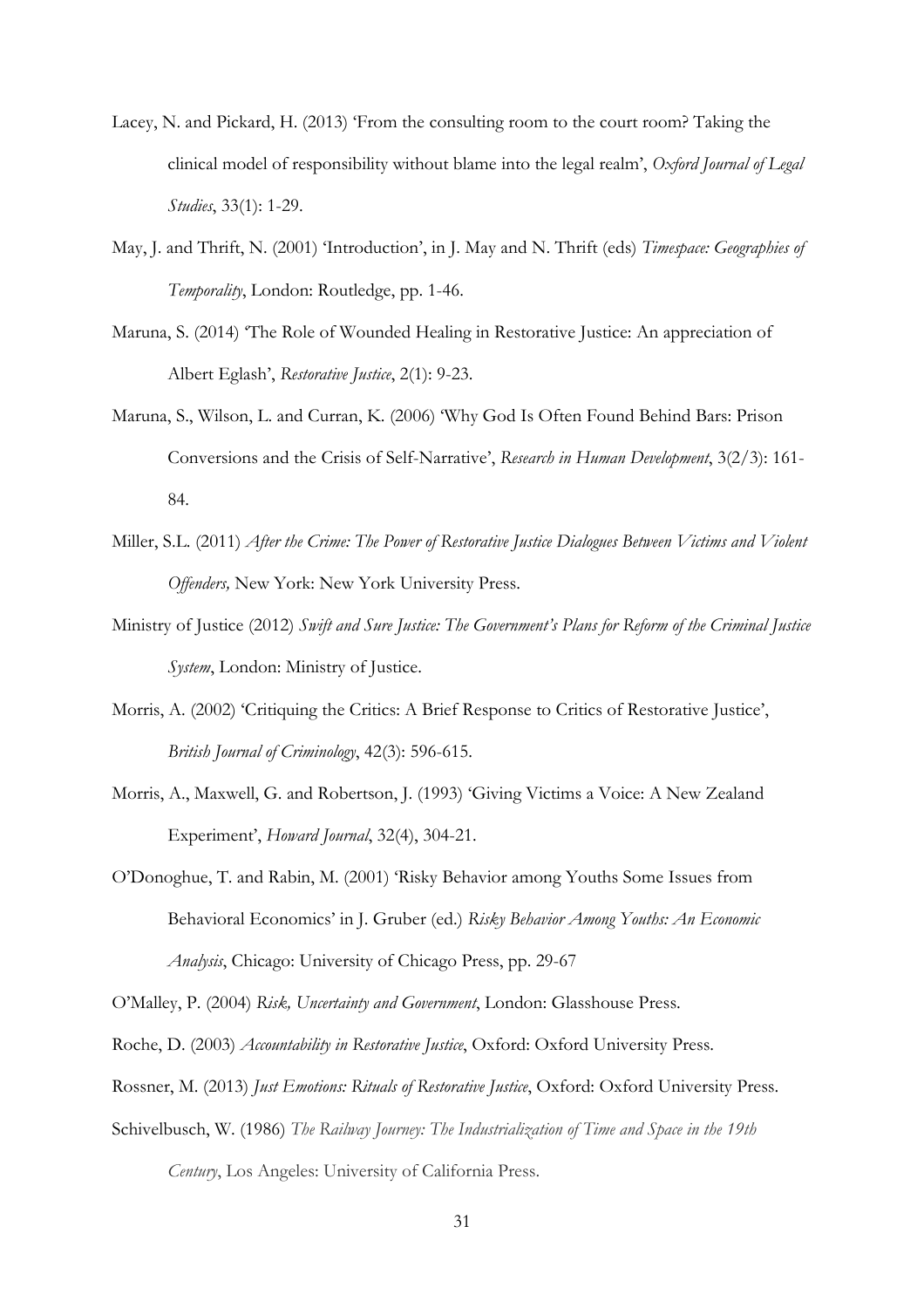- Shapland, J., Robinson, G. and Sorsby, A. (2011) *Restorative Justice in Practice: Evaluating What Works for Victims and Offenders*, Abingdon: Routledge.
- Shearing, C. (2001) 'Punishment and the Changing Face of Governance', *Punishment & Society*, 3(2): 203-20.
- Skeem, J. and Monahan, J. (2011) 'Current Directions in Violence Risk Assessment', *Current Directions in Psychological Science*, 21(1): 38-42.
- Smith, J.E. (1969) 'Time, Times and the "Right Time": *Chronos* and *Kairos*', *The Monist*, 53(1): 1- 13.
- Sorokin, P.A. and Merton, R.K. (1937) 'Social Time: A Methodological and Functional Analysis' *American Journal of Sociology*, 42: 615-29.
- Strang, H. (2001) 'Justice for Victims of Young Offenders', in G. Morris and G. Maxwell (eds) *Restorative Justice for Juveniles: Conferencing, Mediation & Circles*, Oxford: Hart Publishing, pp. 183-93.
- Strang, H. (2002) *Repair or Revenge: Victims and Restorative Justice*, Oxford: Oxford University Press.
- Sutton, C., Utting, D. and Farrington, D. (eds) (2004) *Support from the Start: Working with Young Children and their Families to Reduce the Risks of Crime and Anti-Social Behaviour*, London: DfES.
- Thompson, E.P. (1967) 'Time, Work Discipline and Industrial Capitalism', *Past and Present*, 38(1): 56-97.
- Toombs, S.K. (1990) 'The Temporality of Illness: Four Levels of Experience', *Theoretical Medicine,* 11: 227-41.
- Valverde, M. (2011a) 'Questions of Security: A framework for research', *Theoretical Criminology*, 15(1): 3-22.
- Valverde, M. (2011b) 'The Question of Scale in Urban Criminology', in A. Crawford (ed.) *International and Comparative Criminal Justice and Urban Governance*, Cambridge: Cambridge University Press, pp. 567-86.